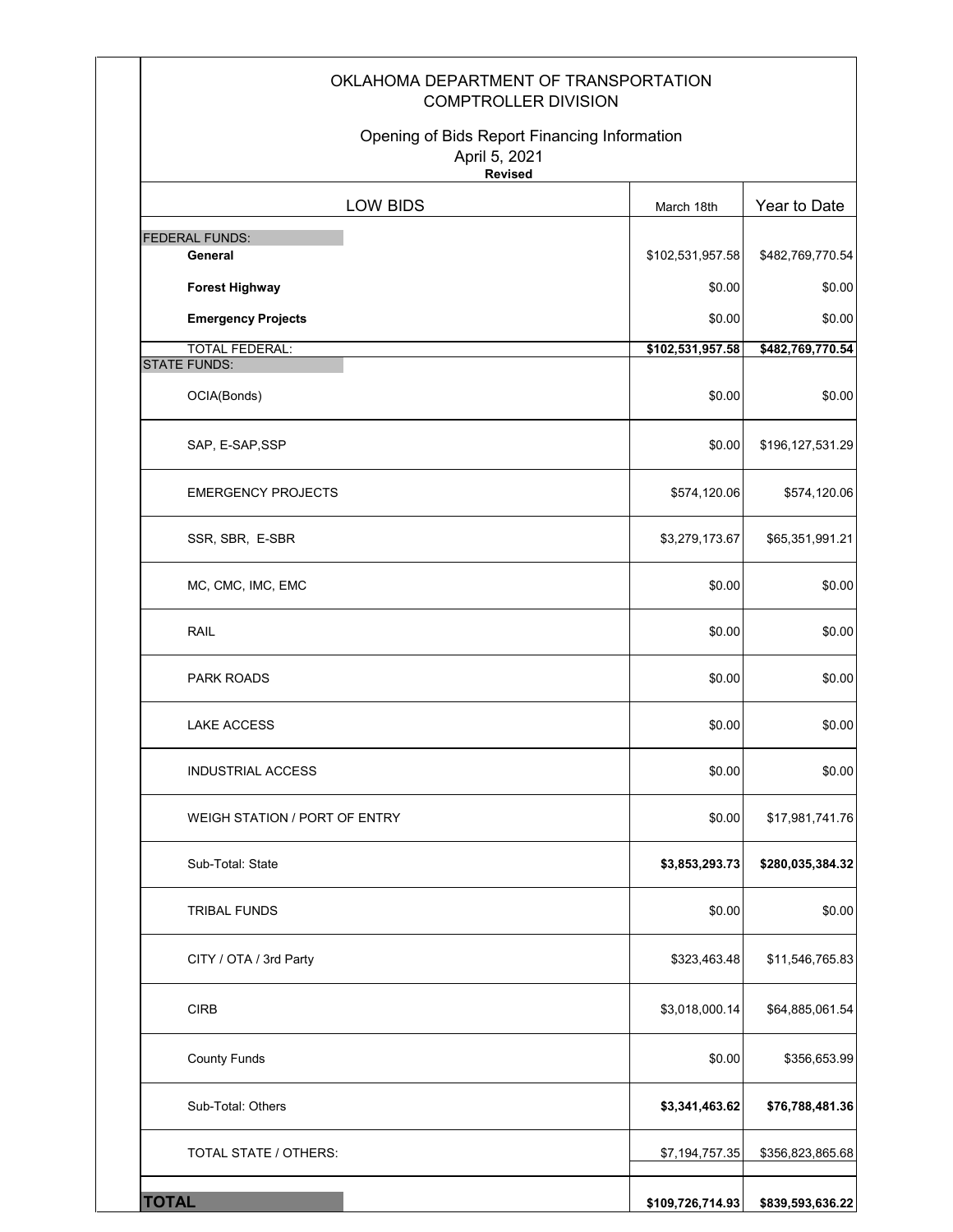#### **Revised**

# **Oklahoma Department of Transportation Preliminary Bid Opening Report - March 18, 2021, 10:30 A.M.**

|                                                  |                                                                                                                                                          | Federal                            | <b>State</b> | Other                                               | Total        |
|--------------------------------------------------|----------------------------------------------------------------------------------------------------------------------------------------------------------|------------------------------------|--------------|-----------------------------------------------------|--------------|
|                                                  |                                                                                                                                                          | 4,199,336.82                       |              |                                                     | 4,199,336.82 |
| Call Order: 700                                  |                                                                                                                                                          | <b>Calendar Days: 90</b>           |              | Division: 5                                         |              |
| <b>Contract ID: 210071</b>                       |                                                                                                                                                          | <b>Project Length: 6.280 miles</b> |              | <b>Planholders: 3</b>                               |              |
| $J/P$ No.: 35090(04)                             |                                                                                                                                                          | Project No.: NHPP-017N(274)3P      |              | <b>Bidders: 3</b>                                   |              |
| <b>Counties: BLAINE</b>                          |                                                                                                                                                          |                                    |              |                                                     |              |
| <b>Contract Description: RESURFACE (ASPHALT)</b> | US-270: FROM 0.74 MILES EAST OF THE SH-33<br>JUNCTION, EXTEND EAST NEAR WATONGA.<br>PROJECT LENGTH = $6.280$ MILES<br>Designed by: ODOT FIELD DIVISION 5 |                                    |              |                                                     |              |
| <b>Engineer's Estimate:</b>                      | <b>Total Bid</b><br>\$4,582,265.50                                                                                                                       | % of Est.                          |              |                                                     |              |
| Low Bid Amount:                                  | \$4,199,336.82                                                                                                                                           | 91.64                              |              | HASKELL LEMON CONSTRUCTION CO.<br>OKLAHOMA CITY, OK |              |
| <b>Other Bid Amounts:</b>                        | \$5,016,295.48                                                                                                                                           | 109.47                             |              | CORNELL CONSTRUCTION COMPANY, INC.                  |              |
|                                                  | \$5,201,200.30                                                                                                                                           | 113.51                             |              | THE CUMMINS CONSTRUCTION CO., INC.                  |              |

**Non-Bidding Planholders**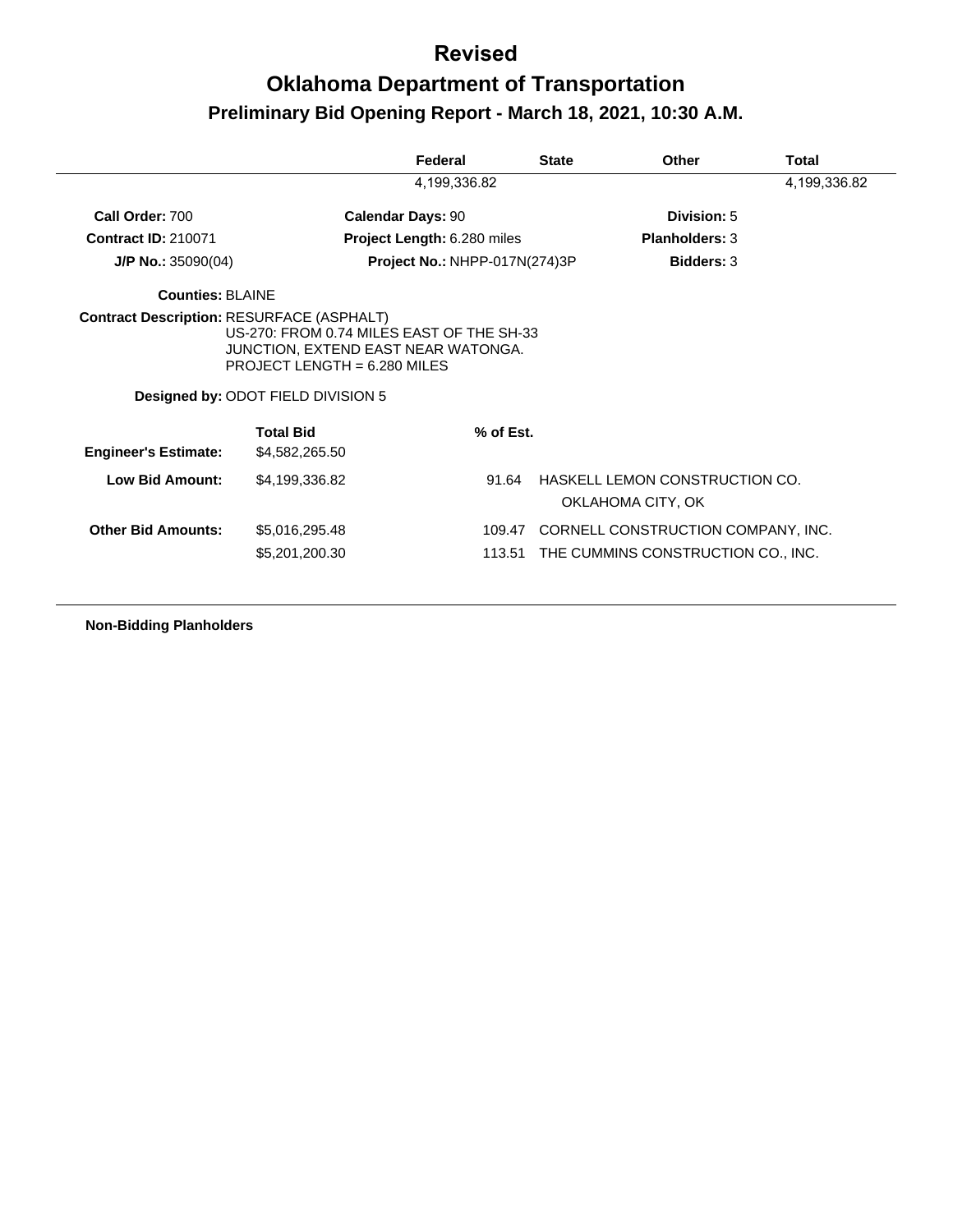# **Revised Oklahoma Department of Transportation**

# **Preliminary Bid Opening Report - March 18, 2021, 10:30 A.M.**

|                             |                                                                                                                          | Federal                      | <b>State</b> | <b>Other</b>                                          | <b>Total</b>  |
|-----------------------------|--------------------------------------------------------------------------------------------------------------------------|------------------------------|--------------|-------------------------------------------------------|---------------|
|                             |                                                                                                                          | 20,973,713.87                |              |                                                       | 20,973,713.87 |
| Call Order: 705             |                                                                                                                          | <b>Calendar Days: 300</b>    |              | Division: 7                                           |               |
| <b>Contract ID: 210072</b>  |                                                                                                                          | Project Length: 6.023 miles  |              | <b>Planholders: 9</b>                                 |               |
| <b>J/P No.:</b> 24094(04)   |                                                                                                                          | Project No.: STP-108B(166)PM |              | <b>Bidders: 5</b>                                     |               |
| <b>Counties: CADDO</b>      |                                                                                                                          |                              |              |                                                       |               |
| Designed by:                | SH-9: FROM 2.4 MILES SOUTH OF THE SH-146 JUNCTION,<br>EXTEND SOUTHEAST NEAR FORT COBB.<br>PROJECT LENGTH = $6.022$ MILES |                              |              |                                                       |               |
| <b>Engineer's Estimate:</b> | <b>Total Bid</b><br>\$23,807,613.44                                                                                      | % of Est.                    |              |                                                       |               |
| <b>Low Bid Amount:</b>      | \$20,973,713.87                                                                                                          | 88.10                        |              | OVERLAND CORPORATION<br>ARDMORE, OK                   |               |
| <b>Other Bid Amounts:</b>   | \$21,193,678.34                                                                                                          | 89.02                        |              | SHERWOOD CONSTRUCTION CO., INC.                       |               |
|                             | \$21,282,480.09                                                                                                          | 89.39                        |              | T.J. CAMPBELL CONSTRUCTION COMPANY                    |               |
|                             | \$22,866,757.09                                                                                                          | 96.05                        |              | SEWELL BROS., INC.                                    |               |
|                             | \$23,527,304.48                                                                                                          | 98.82                        |              | Allen Contracting, Inc./T & G Construction, Inc. (JV) |               |

#### **Non-Bidding Planholders**

KOSS CONSTRUCTION COMPANY & SUBSIDIARY ROBINSON CONSTRUCTION, LLC HASKELL LEMON CONSTRUCTION CO. THE CUMMINS CONSTRUCTION CO., INC.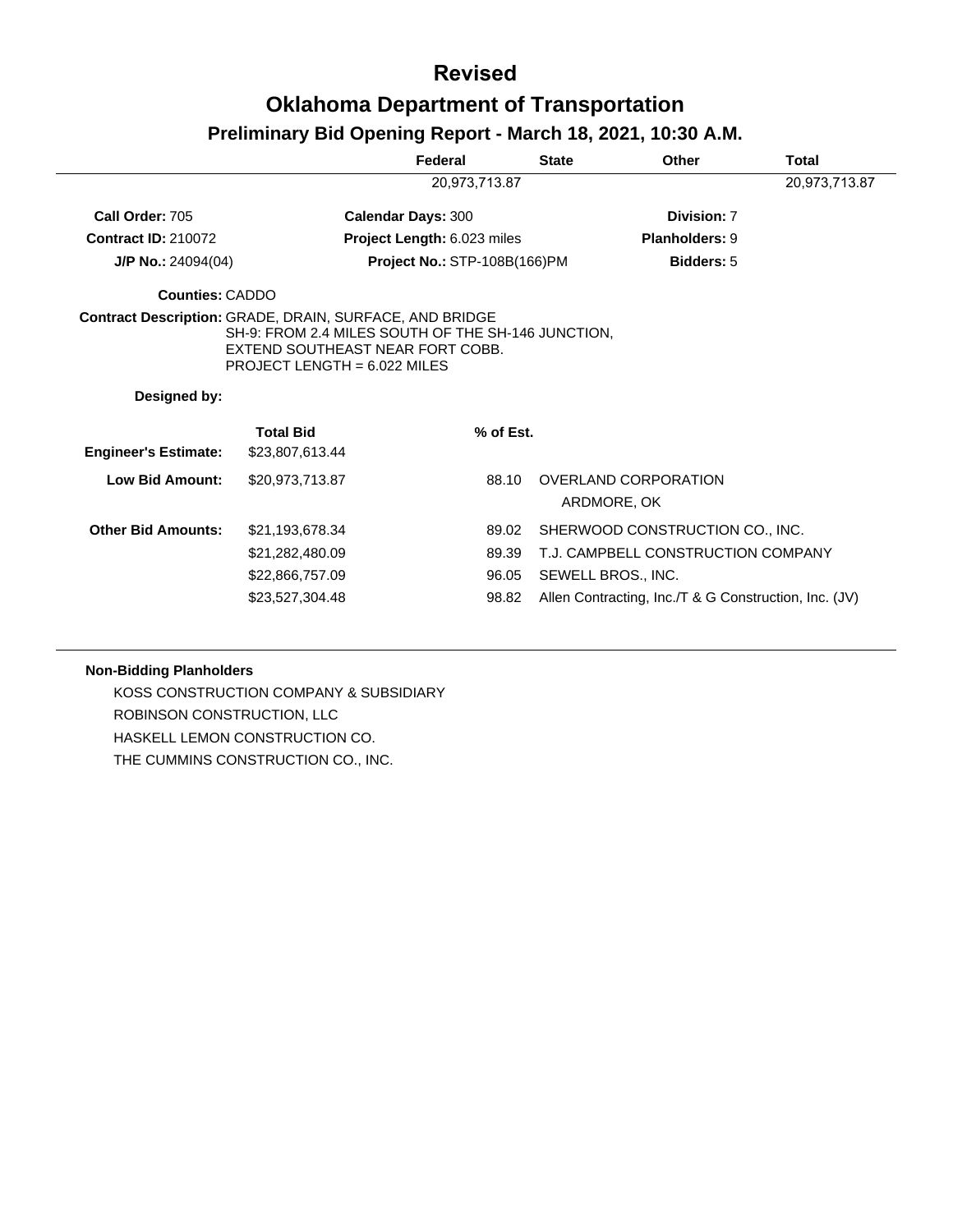#### **Revised**

### **Oklahoma Department of Transportation**

#### **Preliminary Bid Opening Report - March 18, 2021, 10:30 A.M.**

|                                                                |                                                                                                                                             | Federal                            | <b>State</b> | <b>Other</b>                                        | Total        |
|----------------------------------------------------------------|---------------------------------------------------------------------------------------------------------------------------------------------|------------------------------------|--------------|-----------------------------------------------------|--------------|
|                                                                |                                                                                                                                             | 1,079,999.00                       |              |                                                     | 1,079,999.00 |
| Call Order: 710                                                |                                                                                                                                             | <b>Calendar Days: 120</b>          |              | Division: 4                                         |              |
| <b>Contract ID: 210073</b>                                     |                                                                                                                                             | <b>Project Length: 4.285 miles</b> |              | <b>Planholders: 4</b>                               |              |
| $J/P$ No.: 31366(04)                                           |                                                                                                                                             | Project No.: NHPP-209N(082)3P      |              | <b>Bidders: 2</b>                                   |              |
| <b>Counties: CANADIAN</b>                                      |                                                                                                                                             |                                    |              |                                                     |              |
| <b>Contract Description: PAVEMENT REHABILITATION (ASPHALT)</b> |                                                                                                                                             |                                    |              |                                                     |              |
|                                                                | US-281 SPUR: FROM THE US-281 JUNCTION, EXTEND SOUTHEAST NEAR GEARY.<br>PROJECT LENGTH = $4.210$ MILES<br>Designed by: ODOT FIELD DIVISION 4 |                                    |              |                                                     |              |
| <b>Engineer's Estimate:</b>                                    | Total Bid<br>\$1,111,405.00                                                                                                                 | % of Est.                          |              |                                                     |              |
| <b>Low Bid Amount:</b>                                         | \$1,079,999.00                                                                                                                              | 97.17                              |              | HASKELL LEMON CONSTRUCTION CO.<br>OKLAHOMA CITY, OK |              |

#### **Non-Bidding Planholders**

CORNELL CONSTRUCTION COMPANY, INC. THE CUMMINS CONSTRUCTION CO., INC.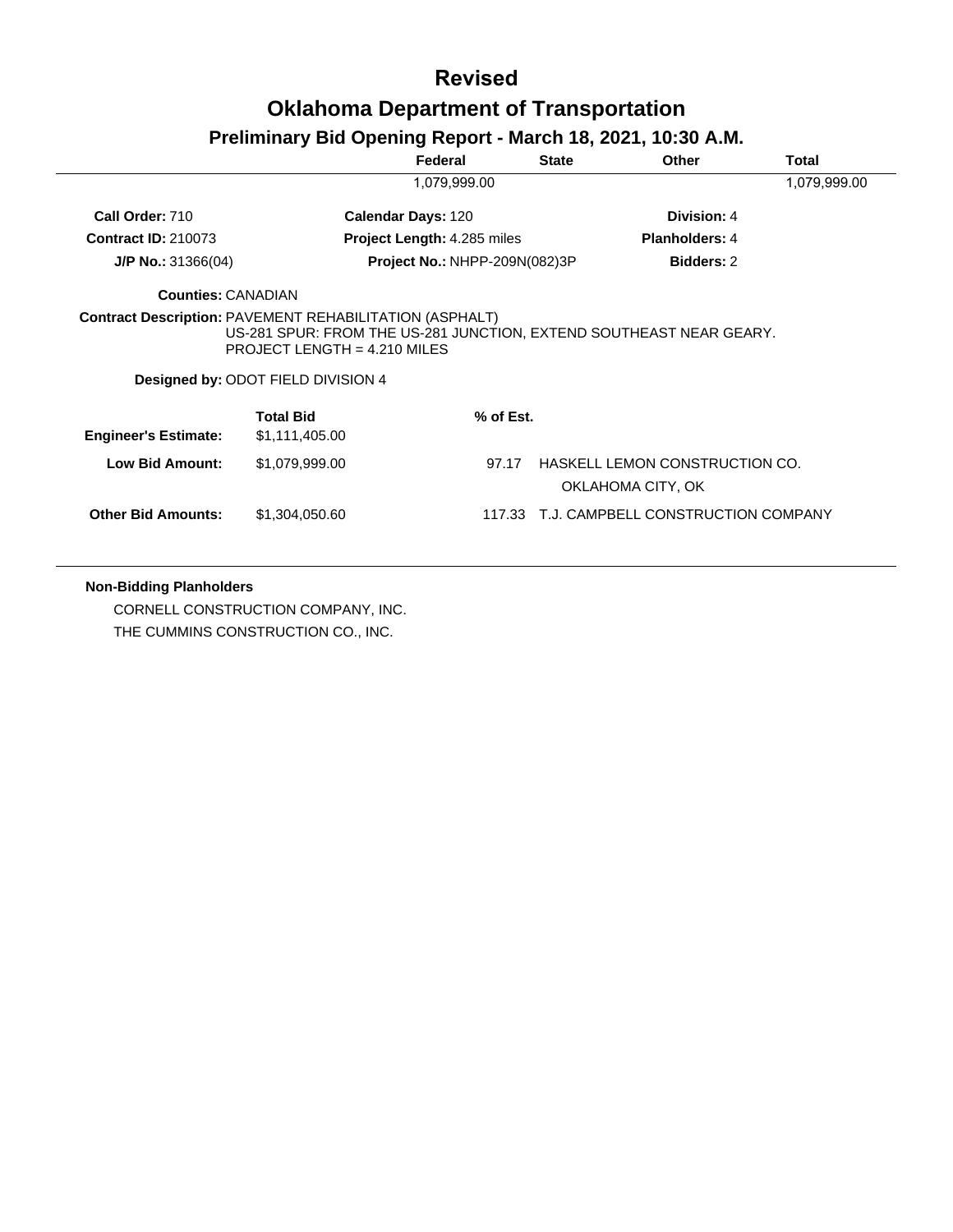### **Revised**

### **Oklahoma Department of Transportation**

|                                                                           | $\blacksquare$                                                                             | Federal                             | <b>State</b> | Other                                                                                                                              | <b>Total</b> |
|---------------------------------------------------------------------------|--------------------------------------------------------------------------------------------|-------------------------------------|--------------|------------------------------------------------------------------------------------------------------------------------------------|--------------|
|                                                                           |                                                                                            | 515.960.00                          |              | 323,463.48                                                                                                                         | 839,423.48   |
| Call Order: 715                                                           |                                                                                            | <b>Calendar Days: 180</b>           |              | Division: 4                                                                                                                        |              |
| <b>Contract ID: 210074</b>                                                |                                                                                            | Project Length: 0.771 miles         |              | Planholders: 9                                                                                                                     |              |
| $J/P$ No.: 33282(04)                                                      |                                                                                            | <b>Project No.: TAP-209E(079)AG</b> |              | Bidders: 7                                                                                                                         |              |
| <b>Counties: CANADIAN</b>                                                 |                                                                                            |                                     |              |                                                                                                                                    |              |
| <b>Contract Description: PEDESTRIAN IMPROVEMENTS (TRAIL CONSTRUCTION)</b> | BOULEVARD, FROM VANDAMENT AVENUE, EXTEND NORTH IN YUKON.<br>PROJECT LENGTH = $0.7706$ MILE |                                     |              | CITY STREETS (GARTH BROOKS BOULEVARD/MAIN STREET): GARTH BROOKS<br>MAIN STREET, FROM GARTH BROOKS BOULEVARD, EXTEND EAST IN YUKON. |              |
|                                                                           | Designed by: LEE ENGINEERING                                                               |                                     |              |                                                                                                                                    |              |
|                                                                           | <b>Total Bid</b>                                                                           | % of Est.                           |              |                                                                                                                                    |              |
| <b>Engineer's Estimate:</b>                                               | \$1,103,641.50                                                                             |                                     |              |                                                                                                                                    |              |
| <b>Low Bid Amount:</b>                                                    | \$839,423.48                                                                               | 76.06                               |              | PARATHON CONSTRUCTION, LLC<br>EDMOND, OK                                                                                           |              |
| <b>Other Bid Amounts:</b>                                                 | \$924,606.95                                                                               | 83.78                               |              | <b>SAC Services, Inc.</b>                                                                                                          |              |
|                                                                           | \$929.424.35                                                                               | 84.21                               |              | RUDY CONSTRUCTION CO.                                                                                                              |              |
|                                                                           | \$1,024,998.10                                                                             | 92.87                               |              | REDLANDS CONTRACTING, LLC                                                                                                          |              |
|                                                                           | \$1,059,888.68                                                                             | 96.04                               |              | SCHIRALLI CONSTRUCTION CORP.                                                                                                       |              |
|                                                                           | \$1,122,771.00                                                                             |                                     |              | 101.73 CROSSLAND HEAVY CONTRACTORS INC.                                                                                            |              |
|                                                                           | \$1,251,489.07                                                                             |                                     |              | 113.40 C-P INTEGRATED SERVICES, INC.                                                                                               |              |
|                                                                           |                                                                                            |                                     |              | (B)                                                                                                                                |              |

### **Preliminary Bid Opening Report - March 18, 2021, 10:30 A.M.**

**Non-Bidding Planholders**

TI-ZACK CONCRETE, INC. TOM HUDSON PAVING, INC.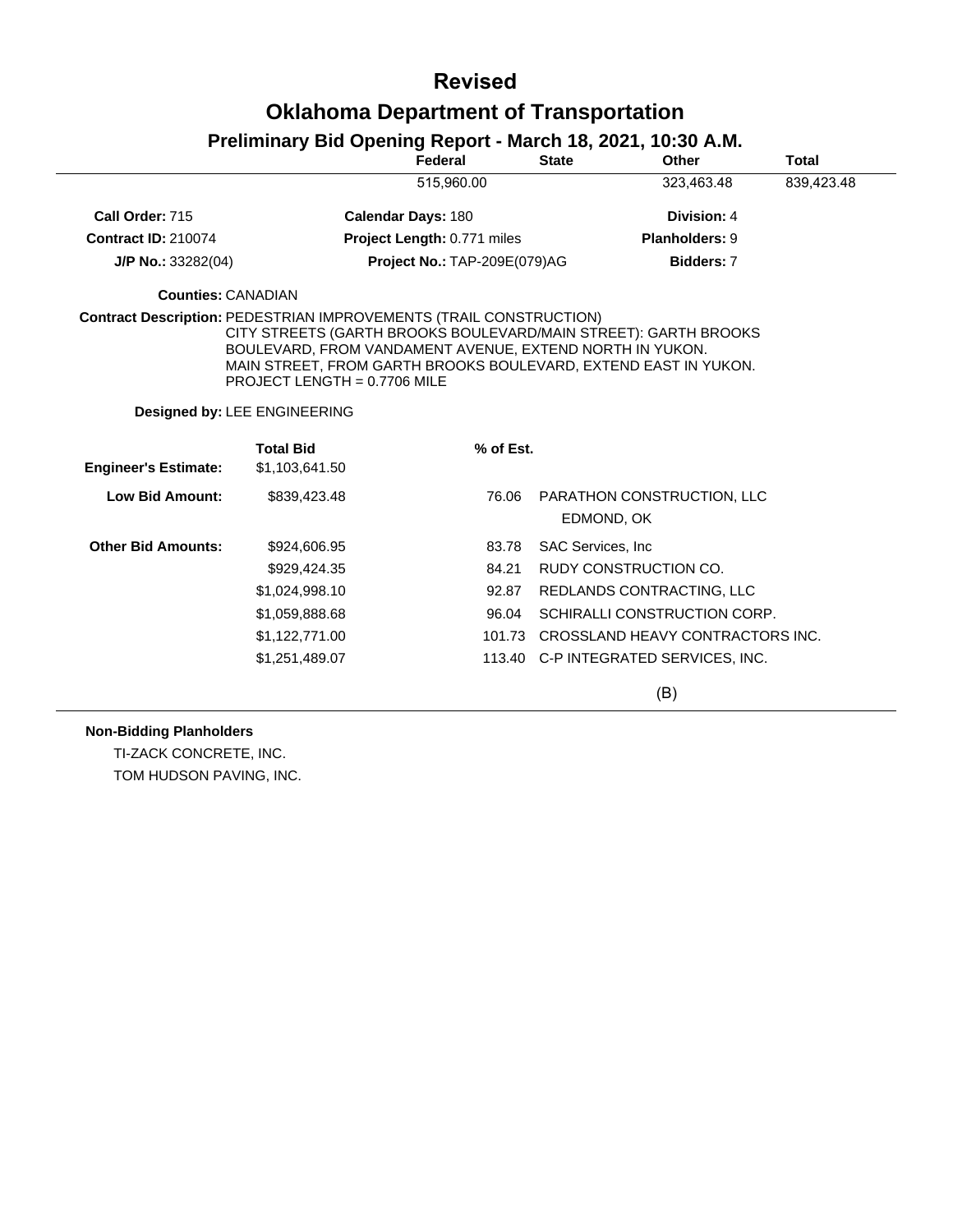# **Revised Oklahoma Department of Transportation**

#### **Preliminary Bid Opening Report - March 18, 2021, 10:30 A.M.**

|                             |                                                                       | Federal                             | <b>State</b> | <b>Other</b>                                  | Total        |
|-----------------------------|-----------------------------------------------------------------------|-------------------------------------|--------------|-----------------------------------------------|--------------|
|                             |                                                                       | 1,163,992.13                        |              |                                               | 1,163,992.13 |
| Call Order: 720             |                                                                       | <b>Calendar Days: 60</b>            |              | Division: 7                                   |              |
| <b>Contract ID: 210075</b>  |                                                                       | Project Length: 4.360 miles         |              | Planholders: 6                                |              |
| $J/P$ No.: 33455(04)        |                                                                       | <b>Project No.: STP-210B(078)3P</b> |              | <b>Bidders: 3</b>                             |              |
| <b>Counties: CARTER</b>     |                                                                       |                                     |              |                                               |              |
|                             | US-177: FROM 0.05 MILES NORTH OF THE SH-199                           |                                     |              |                                               |              |
| Designed by:                | JUNCTION, EXTEND NORTH NEAR DICKSON.<br>PROJECT LENGTH = $4.35$ MILES |                                     |              |                                               |              |
| <b>Engineer's Estimate:</b> | <b>Total Bid</b><br>\$1,134,529.00                                    | % of Est.                           |              |                                               |              |
| <b>Low Bid Amount:</b>      | \$1,163,992.13                                                        | 102.60                              |              | OVERLAND CORPORATION<br>ARDMORE, OK           |              |
| <b>Other Bid Amounts:</b>   | \$1,235,000.00                                                        |                                     |              | 108.86 SILVER STAR CONSTRUCTION COMPANY, INC. |              |

#### **Non-Bidding Planholders**

Seal Masters, Inc. DBA Pavers, Inc. SCHIRALLI CONSTRUCTION CORP. BUILT RIGHT CONSTRUCTION, LLC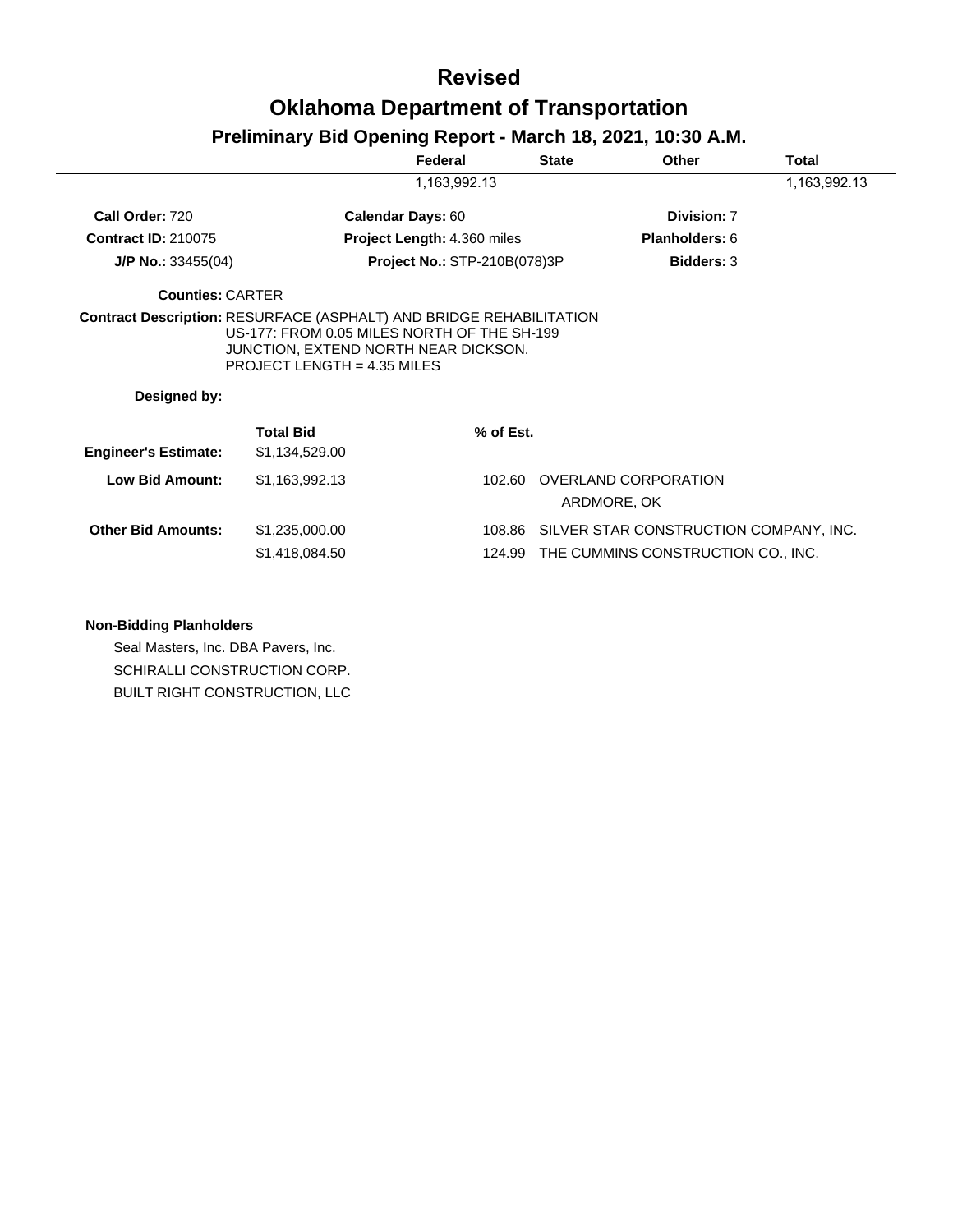# **Revised Oklahoma Department of Transportation**

#### **Preliminary Bid Opening Report - March 18, 2021, 10:30 A.M.**

|                                                  |                                                                                                                          | Federal                              | <b>State</b> | <b>Other</b>             | <b>Total</b> |
|--------------------------------------------------|--------------------------------------------------------------------------------------------------------------------------|--------------------------------------|--------------|--------------------------|--------------|
|                                                  |                                                                                                                          | 3,205,550.00                         |              |                          | 3,205,550.00 |
| Call Order: 725                                  |                                                                                                                          | <b>Calendar Days: 45</b>             |              | Division: 6              |              |
| <b>Contract ID: 210076</b>                       |                                                                                                                          | <b>Project Length: 6.670 miles</b>   |              | <b>Planholders: 2</b>    |              |
| $J/P$ No.: 33407(04)                             |                                                                                                                          | <b>Project No.: NHPP-032N(007)3P</b> |              | <b>Bidders: 1</b>        |              |
| <b>Counties: CIMARRON</b>                        |                                                                                                                          |                                      |              |                          |              |
| <b>Contract Description: RESURFACE (ASPHALT)</b> | US-287: FROM 7.0 MILES NORTH OF THE TEXAS STATE<br>LINE, EXTEND NORTH NEAR BOISE CITY.<br>PROJECT LENGTH = $6.670$ MILES |                                      |              |                          |              |
|                                                  | Designed by: ODOT FIELD DIVISION 6                                                                                       |                                      |              |                          |              |
| <b>Engineer's Estimate:</b>                      | <b>Total Bid</b><br>\$3,308,645.00                                                                                       | % of Est.                            |              |                          |              |
| Low Bid Amount:                                  | \$3,205,550.00                                                                                                           | 96.88                                | LIBERAL, KS  | J & R SAND COMPANY, INC. |              |

#### **Non-Bidding Planholders**

THE CUMMINS CONSTRUCTION CO., INC.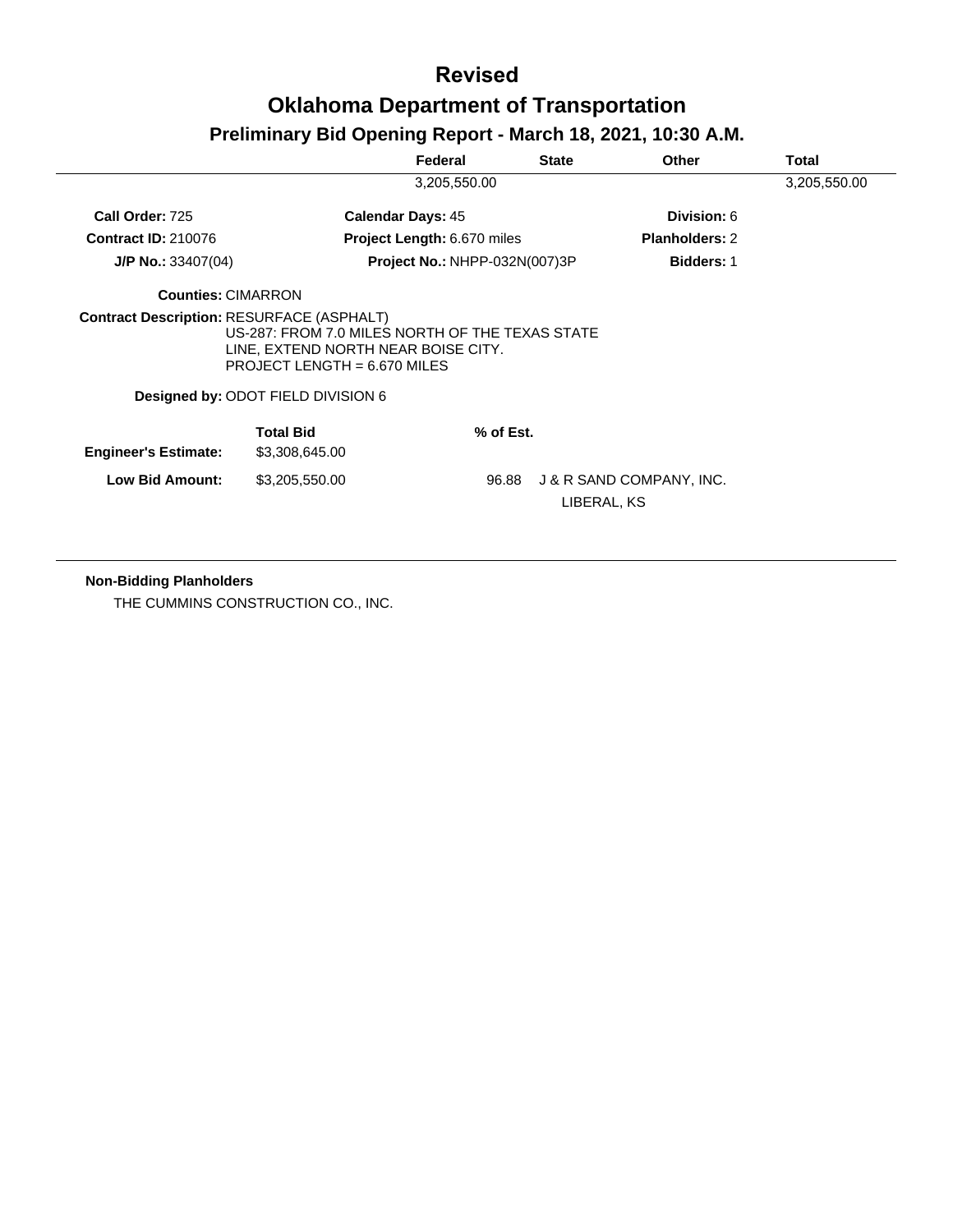|                             |                                                                                                                                             | Federal                                |           | <b>State</b>    | Other                                  | Total         |
|-----------------------------|---------------------------------------------------------------------------------------------------------------------------------------------|----------------------------------------|-----------|-----------------|----------------------------------------|---------------|
|                             |                                                                                                                                             | 19,747,076.01                          |           |                 |                                        | 19,747,076.01 |
| Call Order: 730             |                                                                                                                                             | <b>Calendar Days: 240</b>              |           |                 | Division: 3                            |               |
| <b>Contract ID: 210077</b>  |                                                                                                                                             | Project Length: 3.156 miles            |           |                 | <b>Planholders: 8</b>                  |               |
| J/P No.: 20970(08)          |                                                                                                                                             | <b>Project No.: NHPPI-3500-(086)PM</b> |           |                 | <b>Bidders: 5</b>                      |               |
| <b>Counties: GARVIN</b>     |                                                                                                                                             |                                        |           |                 |                                        |               |
|                             | <b>Contract Description: GRADE, DRAIN, AND SURFACE</b><br>I-35: FROM SH-19, EXTEND NORTH NEAR PAULS VALLEY.<br>PROJECT LENGTH = 3.156 MILES |                                        |           |                 |                                        |               |
|                             | <b>Designed by: ODOT ROADWAY DESIGN DIVISION</b>                                                                                            |                                        |           |                 |                                        |               |
|                             | <b>Total Bid</b>                                                                                                                            |                                        | % of Est. |                 |                                        |               |
| <b>Engineer's Estimate:</b> | \$26,136,130.26                                                                                                                             |                                        |           |                 |                                        |               |
| <b>Low Bid Amount:</b>      | \$19,747,076.01                                                                                                                             |                                        | 75.55     | IHC Scott, INC. |                                        |               |
|                             |                                                                                                                                             |                                        |           |                 | ENGLEWOOD, CO                          |               |
| <b>Other Bid Amounts:</b>   | \$19,788,094.66                                                                                                                             |                                        | 75.71     |                 | DUIT CONSTRUCTION COMPANY, INC.        |               |
|                             | \$20,178,185.94                                                                                                                             |                                        | 77.20     |                 | C3 CONSTRUCTION, INC.                  |               |
|                             | \$24,350,792.01                                                                                                                             |                                        | 93.17     |                 | SHERWOOD CONSTRUCTION CO., INC.        |               |
|                             | \$26,369,434.01                                                                                                                             |                                        | 100.89    |                 | KOSS CONSTRUCTION COMPANY & SUBSIDIARY |               |

#### **Non-Bidding Planholders**

ROBINSON CONSTRUCTION, LLC SILVER STAR CONSTRUCTION COMPANY, INC. OVERLAND CORPORATION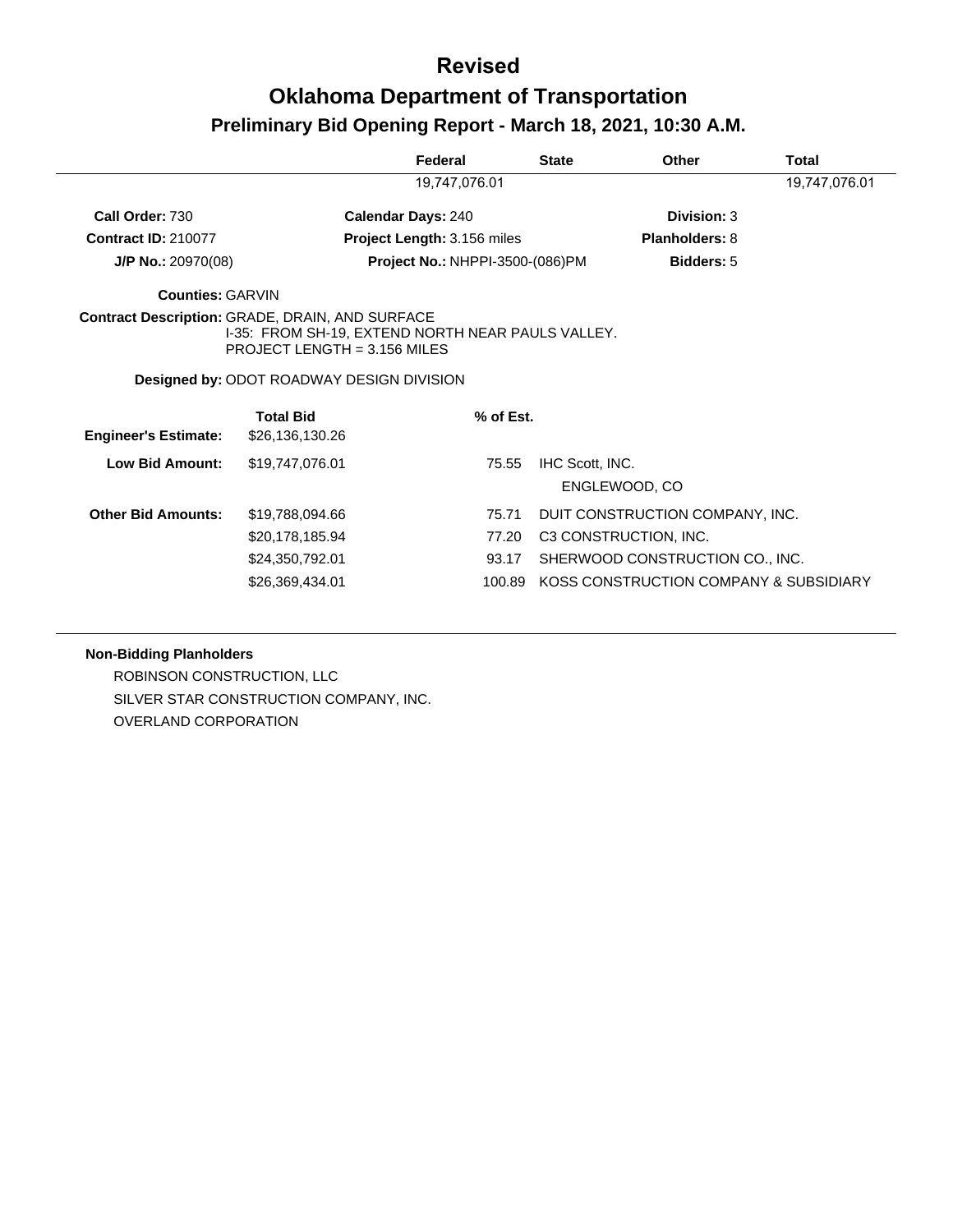|                             |                                                                                                                                                                            | Federal                                |           | <b>State</b>                       | Other                            | <b>Total</b>  |
|-----------------------------|----------------------------------------------------------------------------------------------------------------------------------------------------------------------------|----------------------------------------|-----------|------------------------------------|----------------------------------|---------------|
|                             |                                                                                                                                                                            | 10,568,137.16                          |           |                                    |                                  | 10,568,137.16 |
| Call Order: 733             |                                                                                                                                                                            | <b>Calendar Days: 365</b>              |           |                                    | Division: 4                      |               |
| <b>Contract ID: 210097</b>  |                                                                                                                                                                            | Project Length: 1.066 miles            |           |                                    | <b>Planholders: 9</b>            |               |
| $J/P$ No.: 29845(04)        |                                                                                                                                                                            | <b>Project No.: NHPPI-3500-(101)PM</b> |           |                                    | <b>Bidders: 3</b>                |               |
| <b>Counties: KAY</b>        |                                                                                                                                                                            |                                        |           |                                    |                                  |               |
| Designed by:                | <b>Contract Description: BRIDGE AND APPROACHES</b><br>1-35: OVER THE BLACKWELL NORTHERN RAILROAD, 8.6 MILES<br>NORTH OF SH-11 NEAR BRAMAN.<br>PROJECT LENGTH = 1.066 MILES |                                        |           |                                    |                                  |               |
|                             | <b>Total Bid</b>                                                                                                                                                           |                                        | % of Est. |                                    |                                  |               |
| <b>Engineer's Estimate:</b> | \$10,590,679.10                                                                                                                                                            |                                        |           |                                    |                                  |               |
| <b>Low Bid Amount:</b>      | \$10,568,137.16                                                                                                                                                            |                                        | 99.79     | <b>SUBSIDIARIES</b><br>WICHITA, KS | WILDCAT CONSTRUCTION CO., INC. & |               |
| <b>Other Bid Amounts:</b>   | \$10,771,885.71                                                                                                                                                            |                                        | 101.71    | OBC, INC.                          |                                  |               |
|                             | \$12,291,102.33                                                                                                                                                            |                                        | 116.06    | IHC Scott, INC.                    |                                  |               |

#### **Non-Bidding Planholders**

K & R BUILDERS, INC. PARADIGM CONSTRUCTION & ENGINEERING, INC MANHATTAN ROAD & BRIDGE COMPANY Treas Construction Inc RRY SERVICES LLC FRONTIER BRIDGE, INC.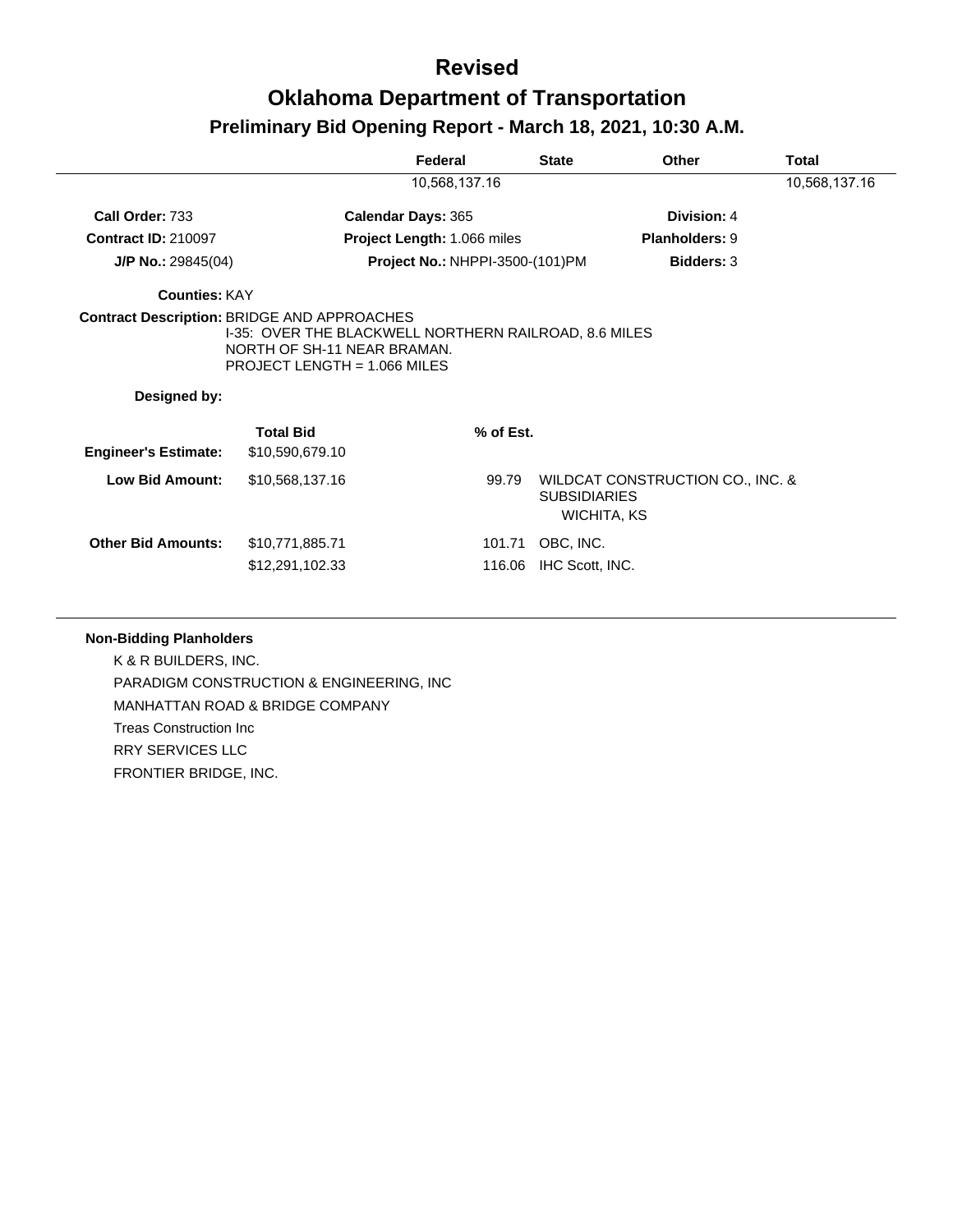|                             |                                                                                                                                                                                   | Federal                      | <b>State</b>            | Other                                           | <b>Total</b> |
|-----------------------------|-----------------------------------------------------------------------------------------------------------------------------------------------------------------------------------|------------------------------|-------------------------|-------------------------------------------------|--------------|
|                             |                                                                                                                                                                                   | 800,000.00                   |                         | 191,763.70                                      | 991,763.70   |
| Call Order: 735             |                                                                                                                                                                                   | <b>Calendar Days: 120</b>    |                         | Division: 4                                     |              |
| <b>Contract ID: 210078</b>  |                                                                                                                                                                                   | Project Length: 0.446 miles  |                         | <b>Planholders: 11</b>                          |              |
| J/P No.: 31980(04)          |                                                                                                                                                                                   | Project No.: STP-236D(086)CI |                         | Bidders: 7                                      |              |
| <b>Counties: KAY</b>        |                                                                                                                                                                                   |                              |                         |                                                 |              |
|                             | <b>Contract Description: BRIDGE AND APPROACHES</b><br>COUNTY ROAD (NORTH AVENUE/EW-23): OVER DEER CREEK,<br>0.7 MILES WEST OF I-35 NEAR TONKAWA.<br>PROJECT LENGTH = $0.397$ MILE |                              |                         |                                                 |              |
|                             | Designed by: CIRCUIT ENGINEERING DISTRICT #8                                                                                                                                      |                              |                         |                                                 |              |
|                             | <b>Total Bid</b>                                                                                                                                                                  | % of Est.                    |                         |                                                 |              |
| <b>Engineer's Estimate:</b> | \$1,103,662.70                                                                                                                                                                    |                              |                         |                                                 |              |
| <b>Low Bid Amount:</b>      | \$991,763.70                                                                                                                                                                      | 89.86                        | <b>RRY SERVICES LLC</b> |                                                 |              |
|                             |                                                                                                                                                                                   |                              |                         | STILLWATER, OK                                  |              |
| <b>Other Bid Amounts:</b>   | \$1,073,429.25                                                                                                                                                                    | 97.26                        |                         | K & R BUILDERS, INC.                            |              |
|                             | \$1,094,181.05                                                                                                                                                                    | 99.14                        |                         | SEWELL BROS., INC.                              |              |
|                             | \$1,121,573.14                                                                                                                                                                    | 101.62                       |                         | HASKELL LEMON CONSTRUCTION CO.                  |              |
|                             | \$1,168,168.68                                                                                                                                                                    | 105.84                       |                         | Cowboy Contracting, Inc.                        |              |
|                             | \$1,227,678.95                                                                                                                                                                    | 111.24                       |                         | <b>Treas Construction Inc</b>                   |              |
|                             | \$1,383,204.10                                                                                                                                                                    |                              |                         | 125.33 PARADIGM CONSTRUCTION & ENGINEERING, INC |              |

(D)

#### **Non-Bidding Planholders**

WILDCAT CONSTRUCTION CO., INC. & SUBSIDIARIES CONCRETE SERVICES CORPORATION FRONTIER BRIDGE, INC. BRIDGECO CONTRACTORS, INC.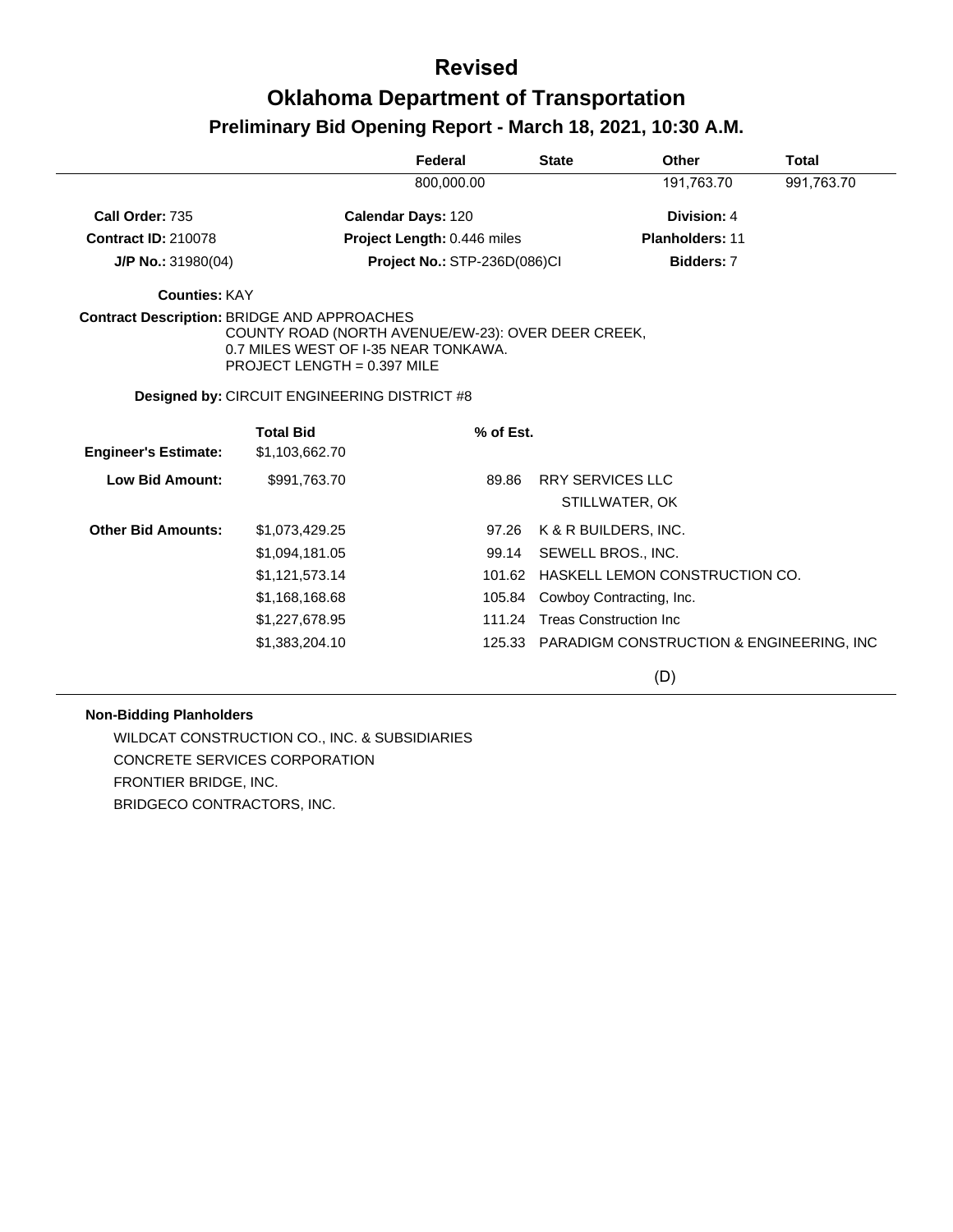|                             |                                                                                                                                            | Federal                             | <b>State</b>           | <b>Other</b>          | Total        |
|-----------------------------|--------------------------------------------------------------------------------------------------------------------------------------------|-------------------------------------|------------------------|-----------------------|--------------|
| <b>Rejected</b>             |                                                                                                                                            | 1,494,970.84                        |                        |                       | 1,494,970.84 |
| Call Order: 740             |                                                                                                                                            | <b>Calendar Days: 35</b>            |                        | Division: 3           |              |
| <b>Contract ID: 210079</b>  |                                                                                                                                            | Project Length: 6.290 miles         |                        | <b>Planholders: 5</b> |              |
| $J/P$ No.: 33340(04)        |                                                                                                                                            | <b>Project No.: STP-241C(071)3P</b> |                        | <b>Bidders: 1</b>     |              |
| <b>Counties: LINCOLN</b>    |                                                                                                                                            |                                     |                        |                       |              |
|                             | SH-18: FROM THE US-62 JUNCTION,<br>EXTEND NORTH NEAR MEEKER.<br>PROJECT LENGTH = $6.28$ MILES<br><b>Designed by: ODOT FIELD DIVISION 3</b> |                                     |                        |                       |              |
| <b>Engineer's Estimate:</b> | <b>Total Bid</b><br>\$1,309,787.97                                                                                                         | % of Est.                           |                        |                       |              |
| <b>Low Bid Amount:</b>      | \$1,494,970.84                                                                                                                             |                                     | ROSSCON, LLC<br>114.14 | MUSKOGEE, OK          |              |

#### **Non-Bidding Planholders**

BECCO CONTRACTORS, INC. SILVER STAR CONSTRUCTION COMPANY, INC. ELLSWORTH CONSTRUCTION, LLC THE CUMMINS CONSTRUCTION CO., INC.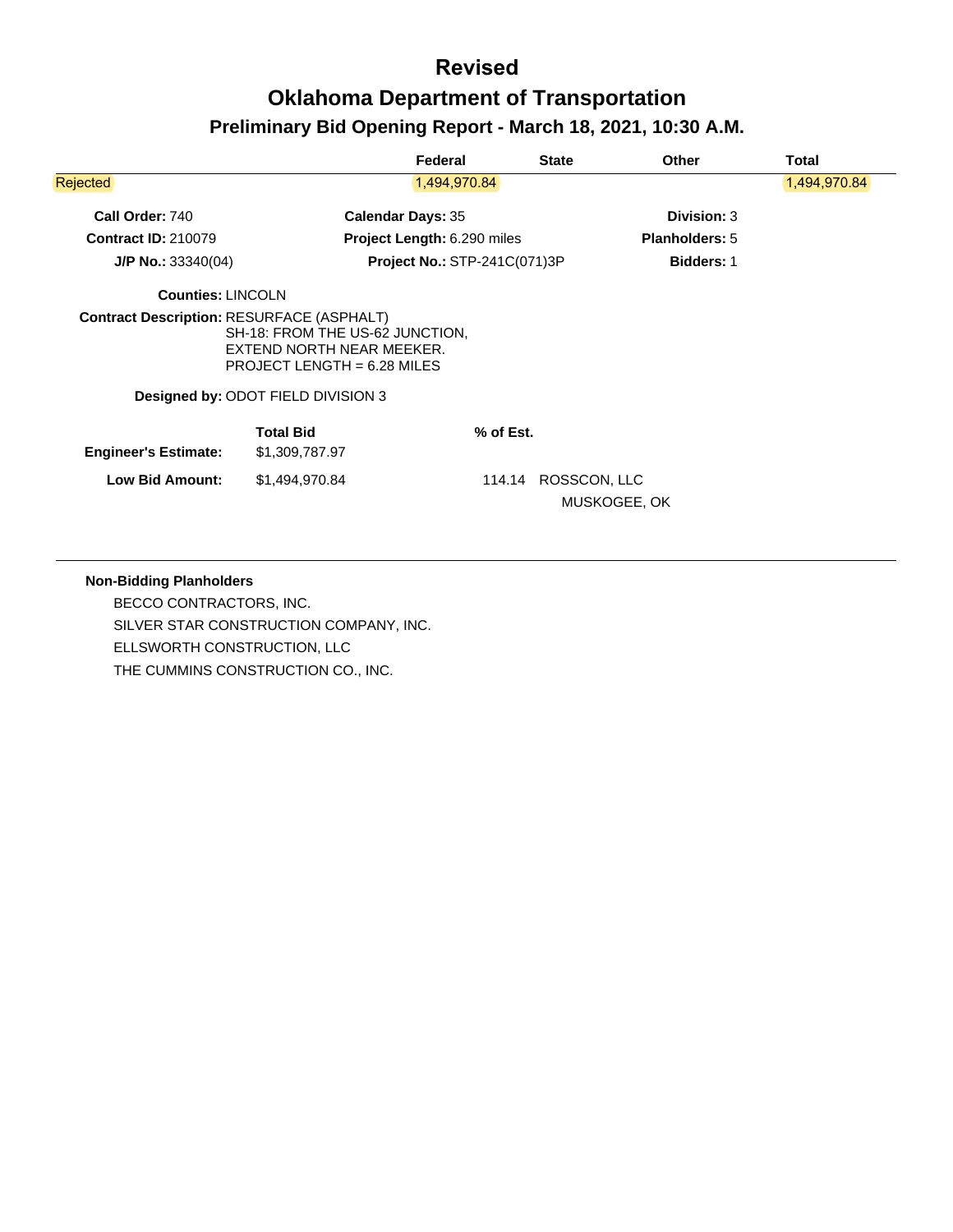|                                                  |                                                                                                                      | Federal                             | <b>State</b> | <b>Other</b>          | Total        |
|--------------------------------------------------|----------------------------------------------------------------------------------------------------------------------|-------------------------------------|--------------|-----------------------|--------------|
| <b>Rejected</b>                                  |                                                                                                                      | 1,683,424.06                        |              |                       | 1,683,424.06 |
| Call Order: 745                                  |                                                                                                                      | <b>Calendar Days: 40</b>            |              | Division: 3           |              |
| <b>Contract ID: 210080</b>                       |                                                                                                                      | Project Length: 6.980 miles         |              | <b>Planholders: 5</b> |              |
| $J/P$ No.: 33341(04)                             |                                                                                                                      | <b>Project No.: STP-241C(076)3P</b> |              | <b>Bidders: 1</b>     |              |
| <b>Counties: LINCOLN</b>                         |                                                                                                                      |                                     |              |                       |              |
| <b>Contract Description: RESURFACE (ASPHALT)</b> | SH-18: FROM 0.02 MILES SOUTH OF THE SH-18B<br>JUNCTION, EXTEND NORTH NEAR CHANDLER.<br>PROJECT LENGTH = $6.98$ MILES |                                     |              |                       |              |
| Designed by:                                     |                                                                                                                      |                                     |              |                       |              |
| <b>Engineer's Estimate:</b>                      | <b>Total Bid</b><br>\$1,471,295.39                                                                                   | % of Est.                           |              |                       |              |
| <b>Low Bid Amount:</b>                           | \$1,683,424.06                                                                                                       | 114.42                              | ROSSCON, LLC | MUSKOGEE, OK          |              |

#### **Non-Bidding Planholders**

BECCO CONTRACTORS, INC. SILVER STAR CONSTRUCTION COMPANY, INC. THE CUMMINS CONSTRUCTION CO., INC. ELLSWORTH CONSTRUCTION, LLC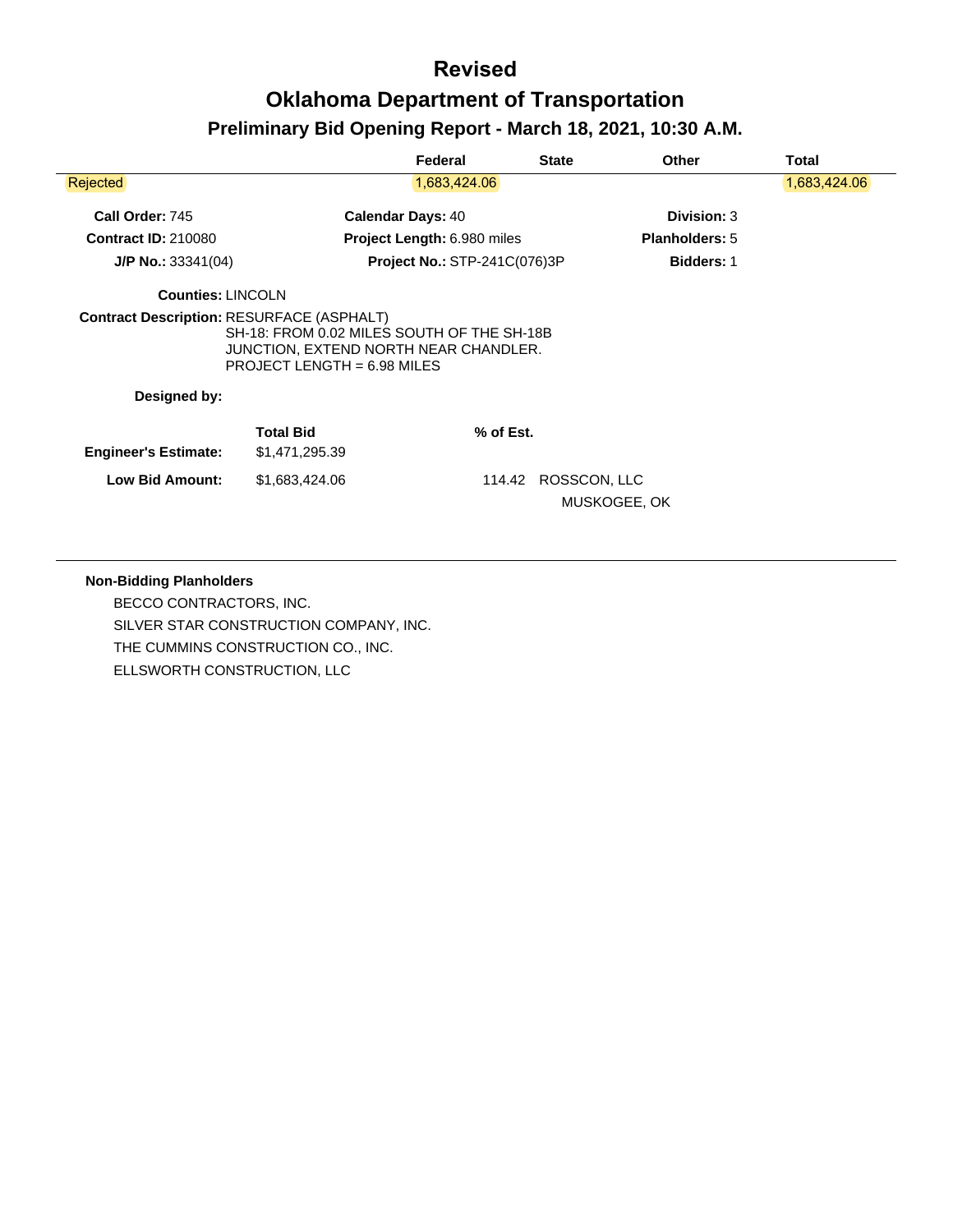|                                                  |                                                                                                                                                        | Federal                                         | <b>State</b> | Other                              | Total        |
|--------------------------------------------------|--------------------------------------------------------------------------------------------------------------------------------------------------------|-------------------------------------------------|--------------|------------------------------------|--------------|
|                                                  |                                                                                                                                                        | 2,998,726.10                                    |              |                                    | 2,998,726.10 |
| Call Order: 750                                  |                                                                                                                                                        | <b>Calendar Days: 70</b>                        |              | Division: 3                        |              |
| <b>Contract ID: 210081</b>                       |                                                                                                                                                        | Project Length: 13.270 miles                    |              | <b>Planholders: 11</b>             |              |
| $J/P$ No.: 33340(04)<br>33341(04)                |                                                                                                                                                        | Project No.: STP-241C(071)3P<br>STP-241C(076)3P |              | Bidders: 7                         |              |
| <b>Counties: LINCOLN</b>                         |                                                                                                                                                        |                                                 |              |                                    |              |
| <b>Contract Description: RESURFACE (ASPHALT)</b> | SH-18: FROM THE US-62 JUNCTION,<br>EXTEND NORTH NEAR MEEKER AND CHANDLER.<br>PROJECT LENGTH = 13.26 MILES<br><b>Designed by: ODOT FIELD DIVISION 3</b> |                                                 |              |                                    |              |
|                                                  |                                                                                                                                                        |                                                 |              |                                    |              |
| <b>Engineer's Estimate:</b>                      | <b>Total Bid</b><br>\$2,781,083.36                                                                                                                     |                                                 | % of Est.    |                                    |              |
| <b>Low Bid Amount:</b>                           | \$2.998.726.10                                                                                                                                         |                                                 | 107.83       | HASKELL LEMON CONSTRUCTION CO.     |              |
|                                                  |                                                                                                                                                        |                                                 |              | OKLAHOMA CITY, OK                  |              |
| <b>Other Bid Amounts:</b>                        | \$3,134,703.57                                                                                                                                         |                                                 | 112.72       | H & G PAVING CONTRACTORS, INC.     |              |
|                                                  | \$3,178,394.90                                                                                                                                         |                                                 | 114.29       | ROSSCON, LLC                       |              |
|                                                  | \$3,182,966.12                                                                                                                                         |                                                 | 114.45       | T.J. CAMPBELL CONSTRUCTION COMPANY |              |
|                                                  | \$3,362,662.25                                                                                                                                         |                                                 | 120.91       | C-GAWF CONSTRUCTION, INC.          |              |
|                                                  | \$3,386,623.44                                                                                                                                         |                                                 | 121.77       | ELLSWORTH CONSTRUCTION, LLC        |              |

#### **Non-Bidding Planholders**

THE CUMMINS CONSTRUCTION CO., INC. BECCO CONTRACTORS, INC. SCHIRALLI CONSTRUCTION CORP. APAC-CENTRAL, INC.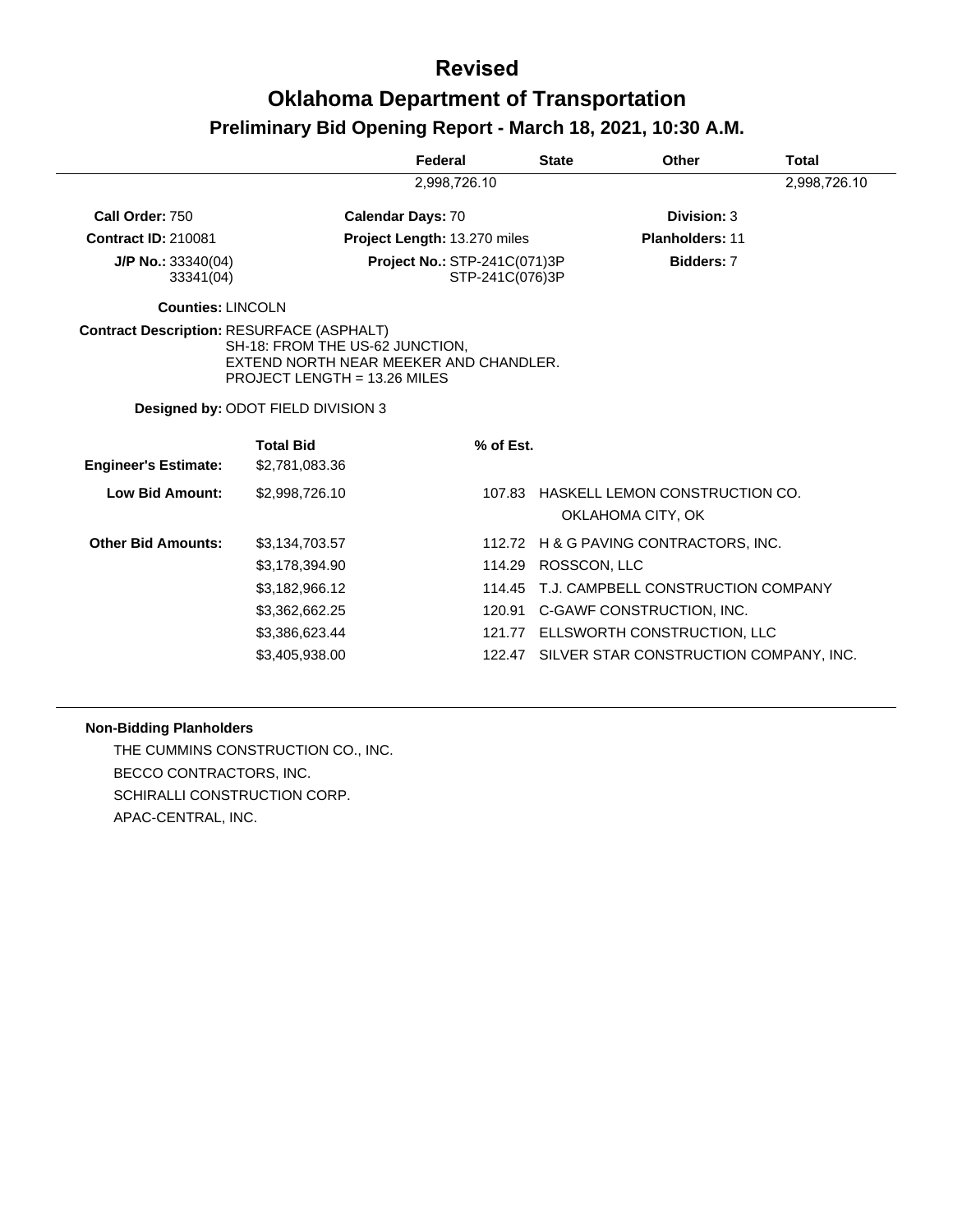|                                                  |                                                                                                                                                                                   | Federal                                           | <b>State</b> | Other                                 | Total        |
|--------------------------------------------------|-----------------------------------------------------------------------------------------------------------------------------------------------------------------------------------|---------------------------------------------------|--------------|---------------------------------------|--------------|
|                                                  |                                                                                                                                                                                   | 2,327,910.80                                      |              |                                       | 2,327,910.80 |
| Call Order: 760                                  |                                                                                                                                                                                   | Completion Date: 10/15/2021                       |              | Division: 2                           |              |
| <b>Contract ID: 210083</b>                       |                                                                                                                                                                                   | Project Length: 10.870 miles                      |              | <b>Planholders: 4</b>                 |              |
| J/P No.: 33392(04)<br>34268(04)                  |                                                                                                                                                                                   | Project No.: NHPP-016N(014)3P<br>NHPP-016N(015)3P |              | <b>Bidders: 4</b>                     |              |
| <b>Counties: MCCURTAIN</b>                       |                                                                                                                                                                                   |                                                   |              |                                       |              |
| <b>Contract Description: RESURFACE (ASPHALT)</b> |                                                                                                                                                                                   |                                                   |              |                                       |              |
|                                                  | US-70/US-259: FROM 0.07 MILES NORTH OF THE SH-3 JUNCTION,<br>EXTEND NORTH NEAR IDABEL.<br>PROJECT LENGTH = $5.77$ MILES<br>Designed by: ODOT FIELD DIVISION 2<br><b>Total Bid</b> | % of Est.                                         |              |                                       |              |
| <b>Engineer's Estimate:</b>                      | \$2,676,312.00                                                                                                                                                                    |                                                   |              |                                       |              |
| <b>Low Bid Amount:</b>                           | \$2,327,910.80                                                                                                                                                                    | 86.98                                             | ENID, OK     | THE CUMMINS CONSTRUCTION CO., INC.    |              |
| <b>Other Bid Amounts:</b>                        | \$2,476,859.00                                                                                                                                                                    | 92.55                                             |              | OVERLAND CORPORATION                  |              |
|                                                  | \$3,020,471.70                                                                                                                                                                    |                                                   |              | 112.86 H & G PAVING CONTRACTORS, INC. |              |

**Non-Bidding Planholders**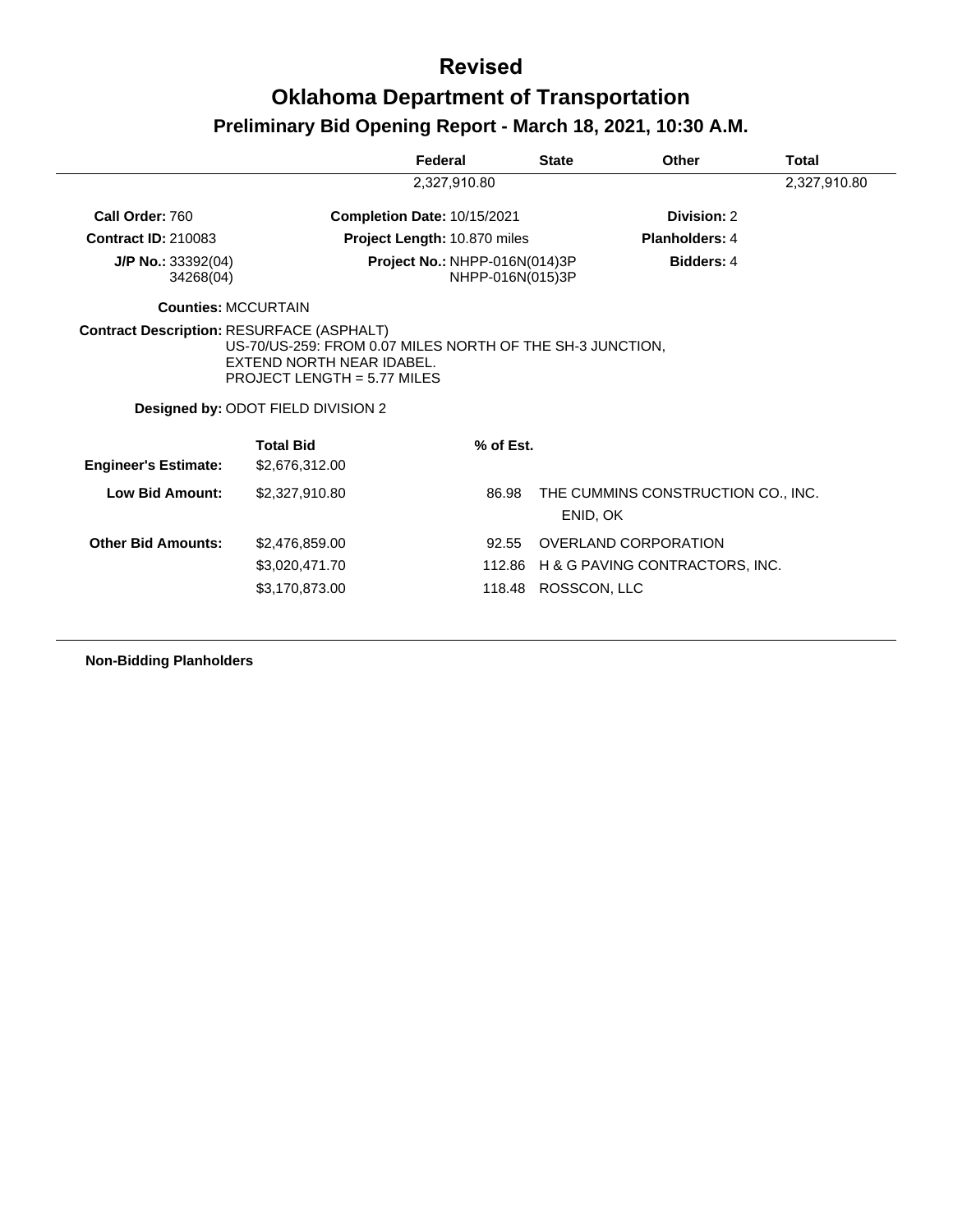|                                                                                   |                                                                                                                      | Federal                      | <b>State</b> | Other                                 | <b>Total</b> |
|-----------------------------------------------------------------------------------|----------------------------------------------------------------------------------------------------------------------|------------------------------|--------------|---------------------------------------|--------------|
|                                                                                   |                                                                                                                      |                              | 971,116.43   |                                       | 971,116.43   |
| Call Order: 765                                                                   |                                                                                                                      | <b>Calendar Days: 150</b>    |              | Division: 8                           |              |
| <b>Contract ID: 210084</b>                                                        |                                                                                                                      | Project Length: 0.086 miles  |              | <b>Planholders: 10</b>                |              |
| J/P No.: 31072(04)                                                                |                                                                                                                      | Project No.: SBR-253C(059)SB |              | <b>Bidders: 5</b>                     |              |
| <b>Counties: NOWATA</b>                                                           |                                                                                                                      |                              |              |                                       |              |
| <b>Contract Description: BRIDGE REHABILITATION</b><br><b>Designed by: LOCHNER</b> | SH-10: OVER VERDIGRIS RIVER, 2.4 MILES EAST<br>OF THE US-169 JUNCTION NEAR LENAPAH.<br>PROJECT LENGTH = $0.000$ MILE |                              |              |                                       |              |
| <b>Engineer's Estimate:</b>                                                       | <b>Total Bid</b><br>\$967,241.40                                                                                     | % of Est.                    |              |                                       |              |
| <b>Low Bid Amount:</b>                                                            | \$971,116.43                                                                                                         |                              | 100.40       | <b>PBX CORPORATION</b><br>SAPULPA, OK |              |
| <b>Other Bid Amounts:</b>                                                         | \$1,066,917.56                                                                                                       |                              | 110.31       | B & B CONSTRUCTION SERVICE J.T., INC. |              |
|                                                                                   | \$1,141,607.40                                                                                                       | 118.03                       |              | <b>BUILT RIGHT CONSTRUCTION, LLC</b>  |              |
|                                                                                   | \$1,266,695.09                                                                                                       |                              | 130.96       | LOGOS CONSTRUCTION CO., LLC           |              |
|                                                                                   | \$1,885,000.00                                                                                                       |                              | 194.88       | BECCO CONTRACTORS, INC.               |              |

#### **Non-Bidding Planholders**

WILDCAT CONSTRUCTION CO., INC. & SUBSIDIARIES PARADIGM CONSTRUCTION & ENGINEERING, INC HASKELL LEMON CONSTRUCTION CO. CONCRETE SERVICES CORPORATION SOUTHERN ROAD & BRIDGE, LLC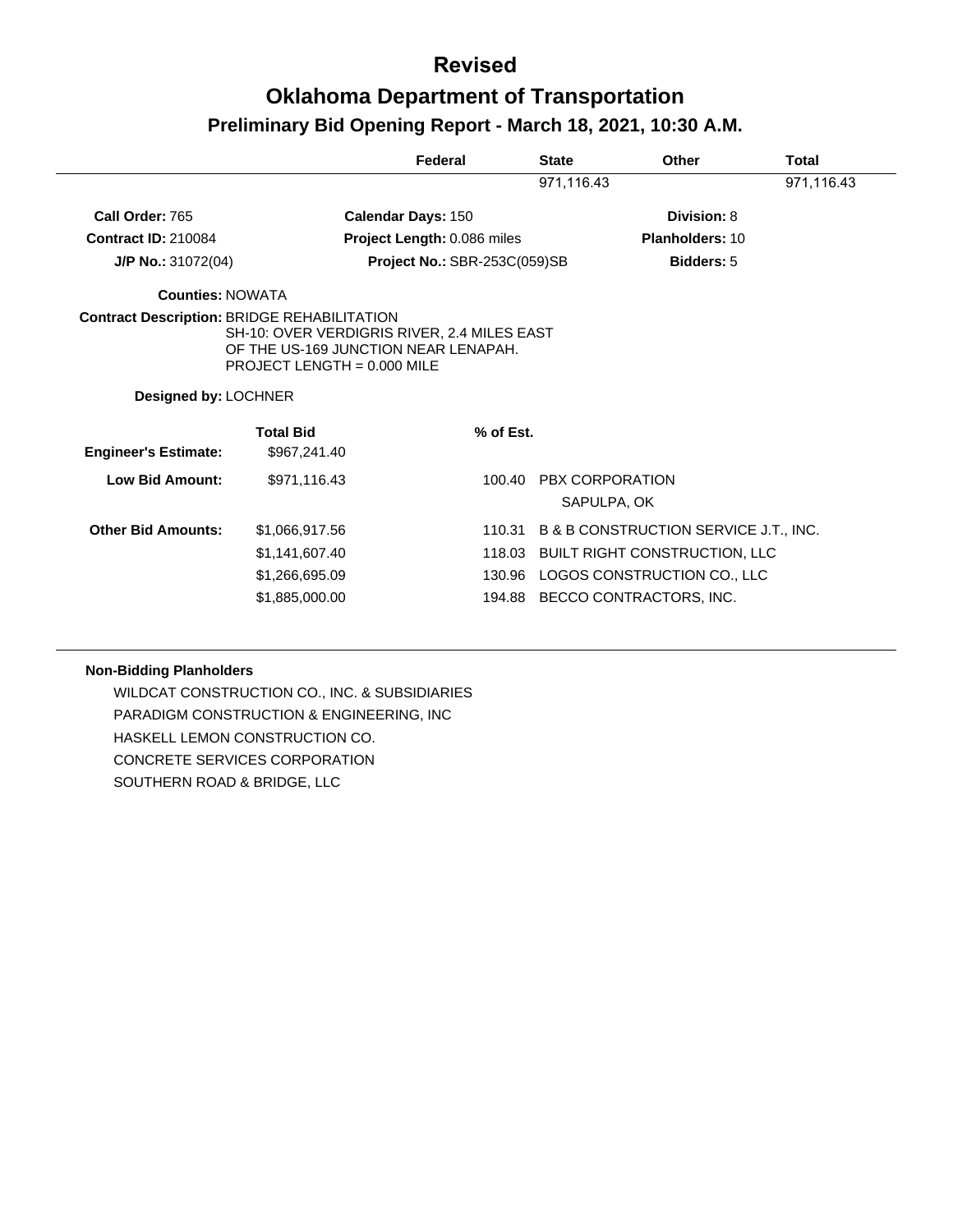|                             |                                                                                                                                                   | Federal                             | <b>State</b> | <b>Other</b>                   | Total        |
|-----------------------------|---------------------------------------------------------------------------------------------------------------------------------------------------|-------------------------------------|--------------|--------------------------------|--------------|
|                             |                                                                                                                                                   | 6,372,281.16                        |              |                                | 6,372,281.16 |
| Call Order: 770             |                                                                                                                                                   | <b>Calendar Days: 240</b>           |              | Division: 8                    |              |
| <b>Contract ID: 210060</b>  |                                                                                                                                                   | <b>Project Length: 1.624 miles</b>  |              | <b>Planholders: 6</b>          |              |
| $J/P$ No.: 29689(04)        |                                                                                                                                                   | <b>Project No.: STP-258B(079)PM</b> |              | <b>Bidders: 3</b>              |              |
| <b>Counties: OTTAWA</b>     |                                                                                                                                                   |                                     |              |                                |              |
|                             | SH-125: FROM 0.4 MILES WEST OF I-44, EXTEND EAST NEAR MIAMI.<br>PROJECT LENGTH = $0.831$ MILE<br><b>Designed by: ODOT ROADWAY DESIGN DIVISION</b> |                                     |              |                                |              |
| <b>Engineer's Estimate:</b> | <b>Total Bid</b><br>\$6,644,601.70                                                                                                                | % of Est.                           |              |                                |              |
|                             |                                                                                                                                                   |                                     |              |                                |              |
| Low Bid Amount:             | \$6,372,281.16                                                                                                                                    | 95.90                               | Coalgate, OK | <b>Treas Construction Inc.</b> |              |
| <b>Other Bid Amounts:</b>   | \$6,847,000.00                                                                                                                                    | 103.05                              |              | BECCO CONTRACTORS, INC.        |              |

#### **Non-Bidding Planholders**

MIES CONSTRUCTION, INC. K & R BUILDERS, INC. FRONTIER BRIDGE, INC.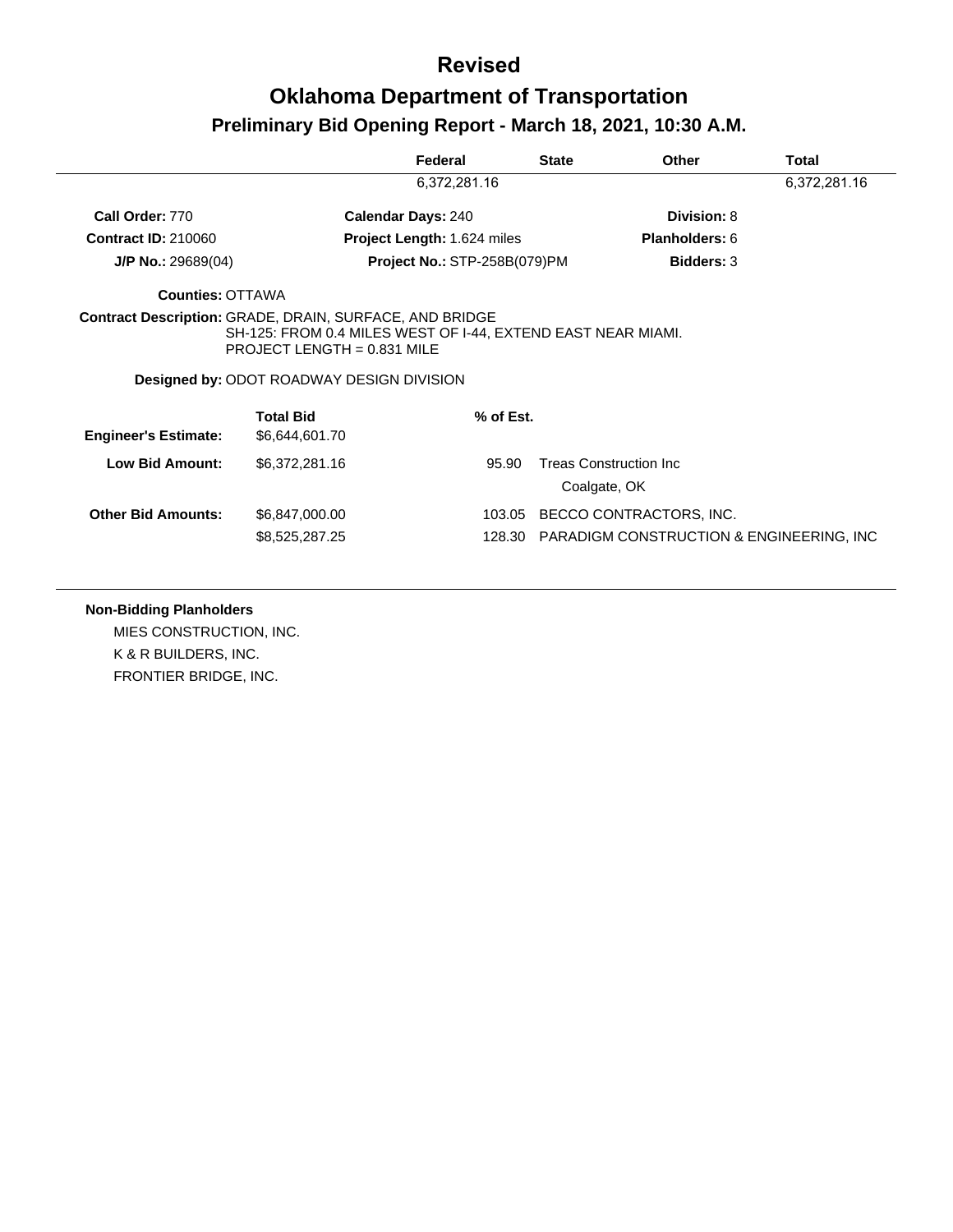|                             |                                                                                                                                                                                     | Federal                      | <b>State</b> | Other                                                                                                             | Total        |
|-----------------------------|-------------------------------------------------------------------------------------------------------------------------------------------------------------------------------------|------------------------------|--------------|-------------------------------------------------------------------------------------------------------------------|--------------|
| Deferred                    |                                                                                                                                                                                     | 8,253,127.68                 |              |                                                                                                                   | 8,253,127.68 |
| Call Order: 780             |                                                                                                                                                                                     | <b>Calendar Days: 270</b>    |              | Division: 2                                                                                                       |              |
| <b>Contract ID: 210086</b>  |                                                                                                                                                                                     | Project Length: 2.388 miles  |              | <b>Planholders: 11</b>                                                                                            |              |
| $J/P$ No.: 24331(04)        |                                                                                                                                                                                     | Project No.: STP-161C(205)PM |              | <b>Bidders: 5</b>                                                                                                 |              |
| <b>Counties: PITTSBURG</b>  |                                                                                                                                                                                     |                              |              |                                                                                                                   |              |
| Designed by:                | <b>Contract Description: GRADE, DRAIN, SURFACE, AND BRIDGE</b><br>SH-31: FROM 1.7 MILES EAST OF THE US-270<br>JUNCTION, EXTEND NORTEAST NEAR KREBS.<br>PROJECT LENGTH = 2.398 MILES |                              |              |                                                                                                                   |              |
| <b>Engineer's Estimate:</b> | <b>Total Bid</b><br>\$8,289,518.57                                                                                                                                                  | % of Est.                    |              |                                                                                                                   |              |
| <b>Low Bid Amount:</b>      | \$8,253,127.68                                                                                                                                                                      | 99.56                        |              | ROBINSON CONSTRUCTION, LLC<br>POTEAU, OK                                                                          |              |
| <b>Other Bid Amounts:</b>   | \$8,437,262.53<br>\$8,481,649.64<br>\$8,894,118.81<br>\$9,997,248.62                                                                                                                | 101.78<br>107.29<br>120.60   |              | APAC-CENTRAL, INC.<br>102.32 C-GAWF CONSTRUCTION, INC.<br>BUILT RIGHT CONSTRUCTION, LLC<br>HUB Construction, Inc. |              |
|                             |                                                                                                                                                                                     |                              |              |                                                                                                                   |              |

#### **Non-Bidding Planholders**

KOSS CONSTRUCTION COMPANY & SUBSIDIARY BECCO CONTRACTORS, INC. MANHATTAN ROAD & BRIDGE COMPANY Treas Construction Inc H & G PAVING CONTRACTORS, INC. SHERWOOD CONSTRUCTION CO., INC.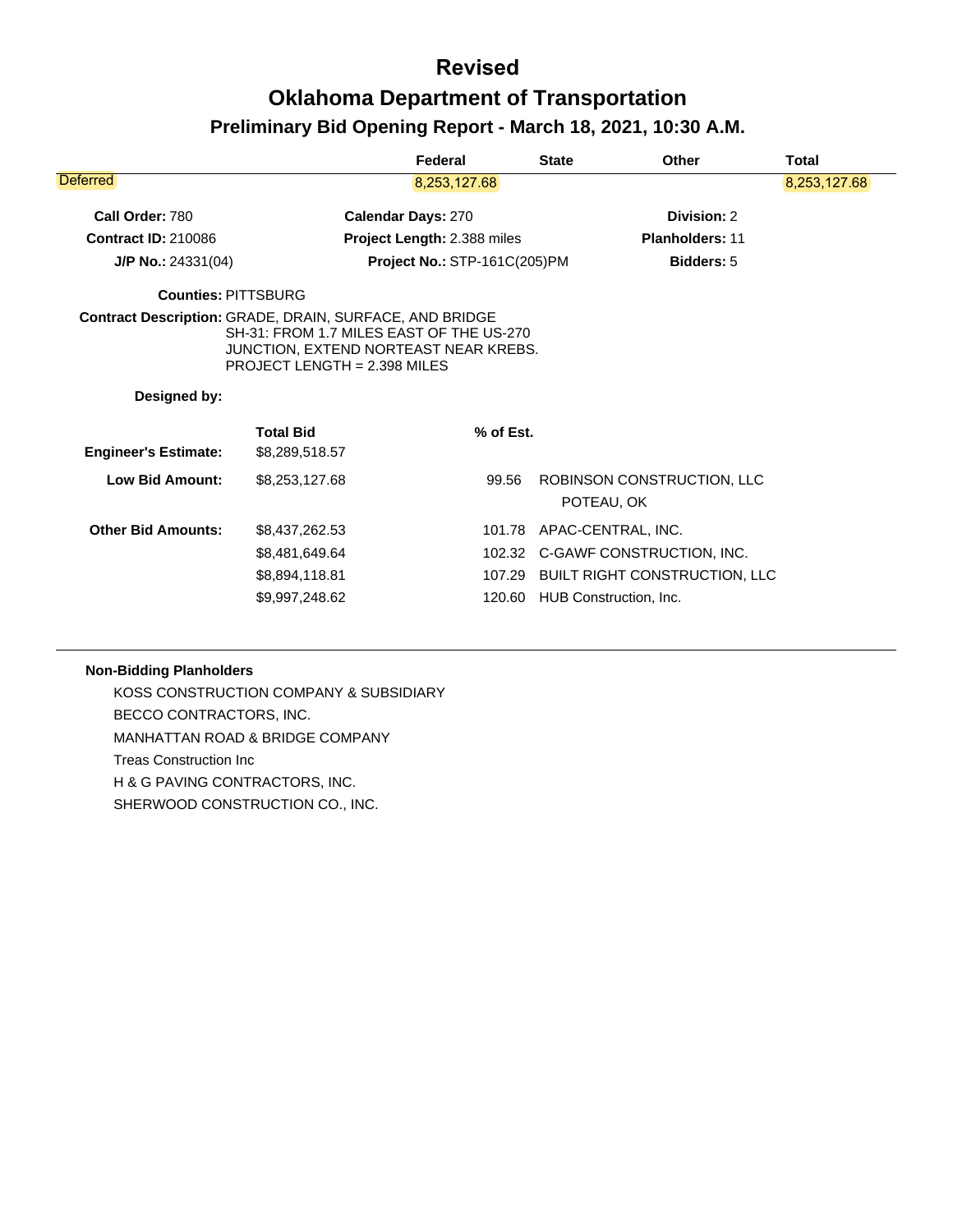|                                                    |                                                                                                                                                    | Federal                       |           | <b>State</b>            | <b>Other</b>                                    | <b>Total</b> |
|----------------------------------------------------|----------------------------------------------------------------------------------------------------------------------------------------------------|-------------------------------|-----------|-------------------------|-------------------------------------------------|--------------|
|                                                    |                                                                                                                                                    |                               |           |                         | 2,826,236.44                                    | 2,826,236.44 |
| Call Order: 785                                    |                                                                                                                                                    | <b>Calendar Days: 240</b>     |           |                         | Division: 8                                     |              |
| <b>Contract ID: 200030</b>                         |                                                                                                                                                    | Project Length: 0.440 miles   |           |                         | Planholders: 13                                 |              |
| $J/P$ No.: 29400(04)                               |                                                                                                                                                    | Project No.: CIRB-266D(061)RB |           |                         | Bidders: 8                                      |              |
| Counties: ROGERS                                   |                                                                                                                                                    |                               |           |                         |                                                 |              |
| <b>Contract Description: BRIDGE AND APPROACHES</b> | COUNTY ROAD (E0590): OVER SH-88 AND THE UNION PACIFIC<br>RAILROAD, 9.8 MILES WEST OF THE US-69 JUNCTION NEAR INOLA.<br>PROJECT LENGTH = 0.380 MILE |                               |           |                         |                                                 |              |
|                                                    | Designed by: MCCLELLAND CONSULTING ENGINEERS, INC.                                                                                                 |                               |           |                         |                                                 |              |
| <b>Engineer's Estimate:</b>                        | <b>Total Bid</b><br>\$3,386,873.00                                                                                                                 |                               | % of Est. |                         |                                                 |              |
| <b>Low Bid Amount:</b>                             | \$2,826,236.44                                                                                                                                     |                               | 83.45     | TULSA, OK               | CONCRETE SERVICES CORPORATION                   |              |
| <b>Other Bid Amounts:</b>                          | \$3,342,988.16                                                                                                                                     |                               | 98.70     | L & N BRIDGE, LLC       |                                                 |              |
|                                                    | \$3,476,290.80                                                                                                                                     |                               |           |                         | 102.64 PARADIGM CONSTRUCTION & ENGINEERING, INC |              |
|                                                    | \$3,535,388.90                                                                                                                                     |                               | 104.39    | OBC, INC.               |                                                 |              |
|                                                    | \$3,599,396.63                                                                                                                                     |                               | 106.27    |                         | HASKELL LEMON CONSTRUCTION CO.                  |              |
|                                                    | \$3,697,850.00                                                                                                                                     |                               | 109.18    |                         | MANHATTAN ROAD & BRIDGE COMPANY                 |              |
|                                                    | \$4,302,320.23                                                                                                                                     |                               |           | 127.03 RRY SERVICES LLC |                                                 |              |
|                                                    | \$4,357,000.00                                                                                                                                     |                               | 128.64    |                         | BECCO CONTRACTORS, INC.                         |              |

(D)

#### **Non-Bidding Planholders**

K & R BUILDERS, INC. BRIDGECO CONTRACTORS, INC. Treas Construction Inc FRONTIER BRIDGE, INC. H & H BRIDGE COMPANY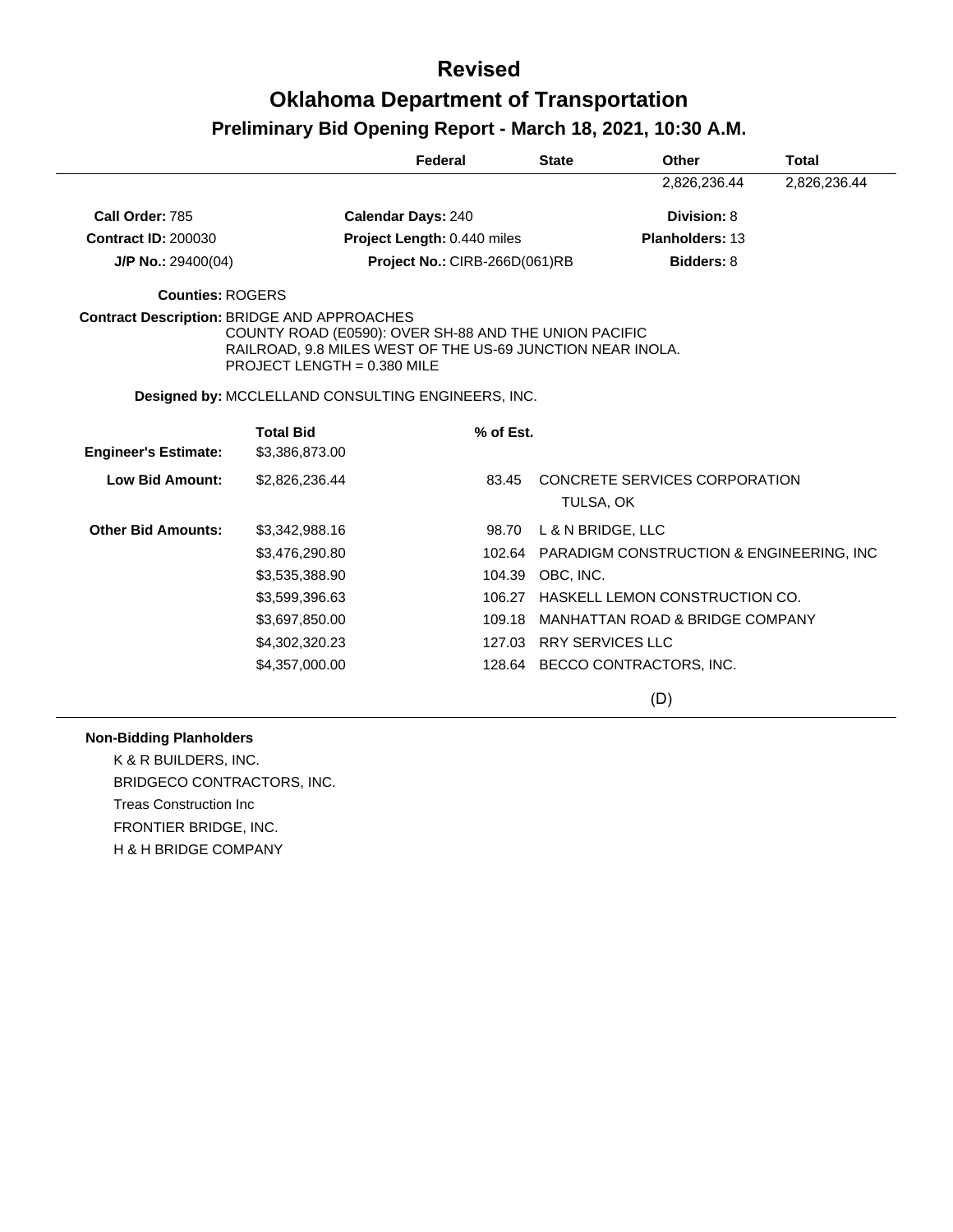#### **Revised**

# **Oklahoma Department of Transportation**

### **Preliminary Bid Opening Report - March 18, 2021, 10:30 A.M.**

|                                                  |                                                                                                                                                        | Federal                           | <b>State</b> | Other                                                                                                   | Total        |
|--------------------------------------------------|--------------------------------------------------------------------------------------------------------------------------------------------------------|-----------------------------------|--------------|---------------------------------------------------------------------------------------------------------|--------------|
|                                                  |                                                                                                                                                        | 1,679,000.00                      |              |                                                                                                         | 1,679,000.00 |
| Call Order: 790                                  | <b>Calendar Days: 90</b>                                                                                                                               |                                   |              | Division: 8                                                                                             |              |
| <b>Contract ID: 210087</b>                       |                                                                                                                                                        | Project Length: 4.950 miles       |              | Planholders: 6                                                                                          |              |
| $J/P$ No.: 33370(04)                             |                                                                                                                                                        | Project No.: NHPP-019N(144)3P     |              | <b>Bidders: 5</b>                                                                                       |              |
| <b>Counties: ROGERS</b>                          |                                                                                                                                                        |                                   |              |                                                                                                         |              |
| <b>Contract Description: RESURFACE (ASPHALT)</b> | US-412: FROM 5.47 MILES WEST OF THE SH-88<br>JUNCTION, EXTEND EAST NEAR INOLA.<br>PROJECT LENGTH = $4.950$ MILES<br>Designed by: ODOT FIELD DIVISION 8 |                                   |              |                                                                                                         |              |
| <b>Engineer's Estimate:</b>                      | <b>Total Bid</b><br>\$2,060,580.76                                                                                                                     | % of Est.                         |              |                                                                                                         |              |
| Low Bid Amount:                                  | \$1,679,000.00                                                                                                                                         | 81.48                             |              | BECCO CONTRACTORS, INC.<br>TULSA, OK                                                                    |              |
| <b>Other Bid Amounts:</b>                        | \$1,755,989.71<br>\$1,861,551.38<br>\$1,893,836.80<br>\$2,376,872.18                                                                                   | 85.22<br>90.34<br>91.91<br>115.35 |              | SHERWOOD CONSTRUCTION CO., INC.<br>H & G PAVING CONTRACTORS, INC.<br>APAC-CENTRAL, INC.<br>ROSSCON, LLC |              |

#### **Non-Bidding Planholders**

ELLSWORTH CONSTRUCTION, LLC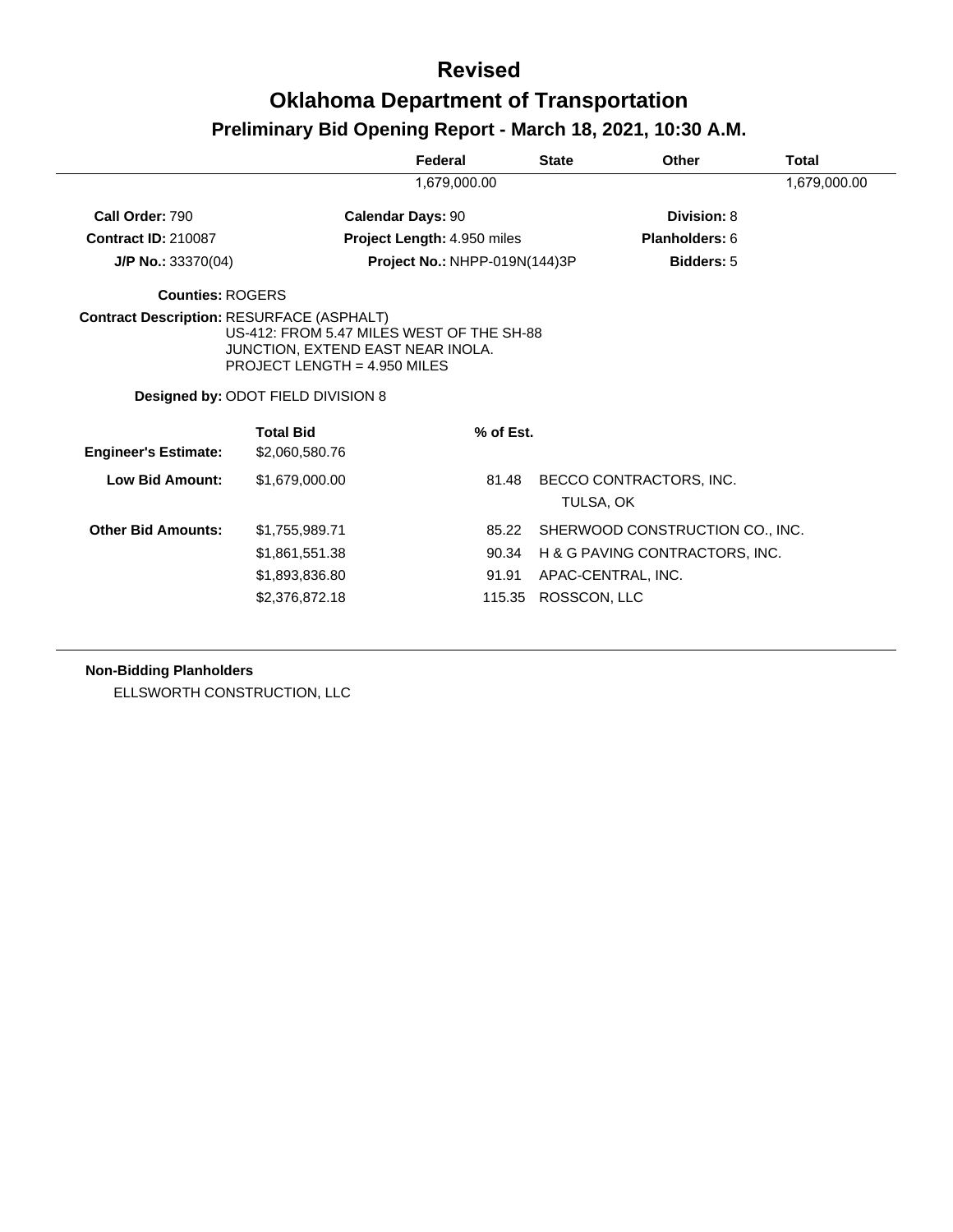|                             |                                                                                                                                                       | Federal                       | <b>State</b>    | <b>Other</b>                                               | Total        |
|-----------------------------|-------------------------------------------------------------------------------------------------------------------------------------------------------|-------------------------------|-----------------|------------------------------------------------------------|--------------|
|                             |                                                                                                                                                       | 1,494,239.56                  |                 |                                                            | 1,494,239.56 |
| Call Order: 800             |                                                                                                                                                       | <b>Calendar Days: 60</b>      |                 | Division: 7                                                |              |
| <b>Contract ID: 210089</b>  |                                                                                                                                                       | Project Length: 7.990 miles   |                 | <b>Planholders: 4</b>                                      |              |
| <b>J/P No.:</b> $33454(04)$ |                                                                                                                                                       | Project No.: NHPP-269N(077)3P |                 | <b>Bidders: 3</b>                                          |              |
| <b>Counties: STEPHENS</b>   |                                                                                                                                                       |                               |                 |                                                            |              |
|                             | SH-7: FROM 7.62 MILES EAST OF THE US-81<br>JUNCTION, EXTEND EAST NEAR DUNCAN.<br>PROJECT LENGTH = $7.990$ MILES<br>Designed by: ODOT FIELD DIVISION 7 |                               |                 |                                                            |              |
| <b>Engineer's Estimate:</b> | <b>Total Bid</b><br>\$1,722,125.00                                                                                                                    |                               | % of Est.       |                                                            |              |
| <b>Low Bid Amount:</b>      | \$1,494,239.56                                                                                                                                        |                               | 86.77           | T & G CONSTRUCTION, INC.<br>LAWTON, OK                     |              |
| <b>Other Bid Amounts:</b>   | \$1,632,979.40<br>\$2,269,858.00                                                                                                                      |                               | 94.82<br>131.81 | OVERLAND CORPORATION<br>THE CUMMINS CONSTRUCTION CO., INC. |              |

#### **Non-Bidding Planholders**

Seal Masters, Inc. DBA Pavers, Inc.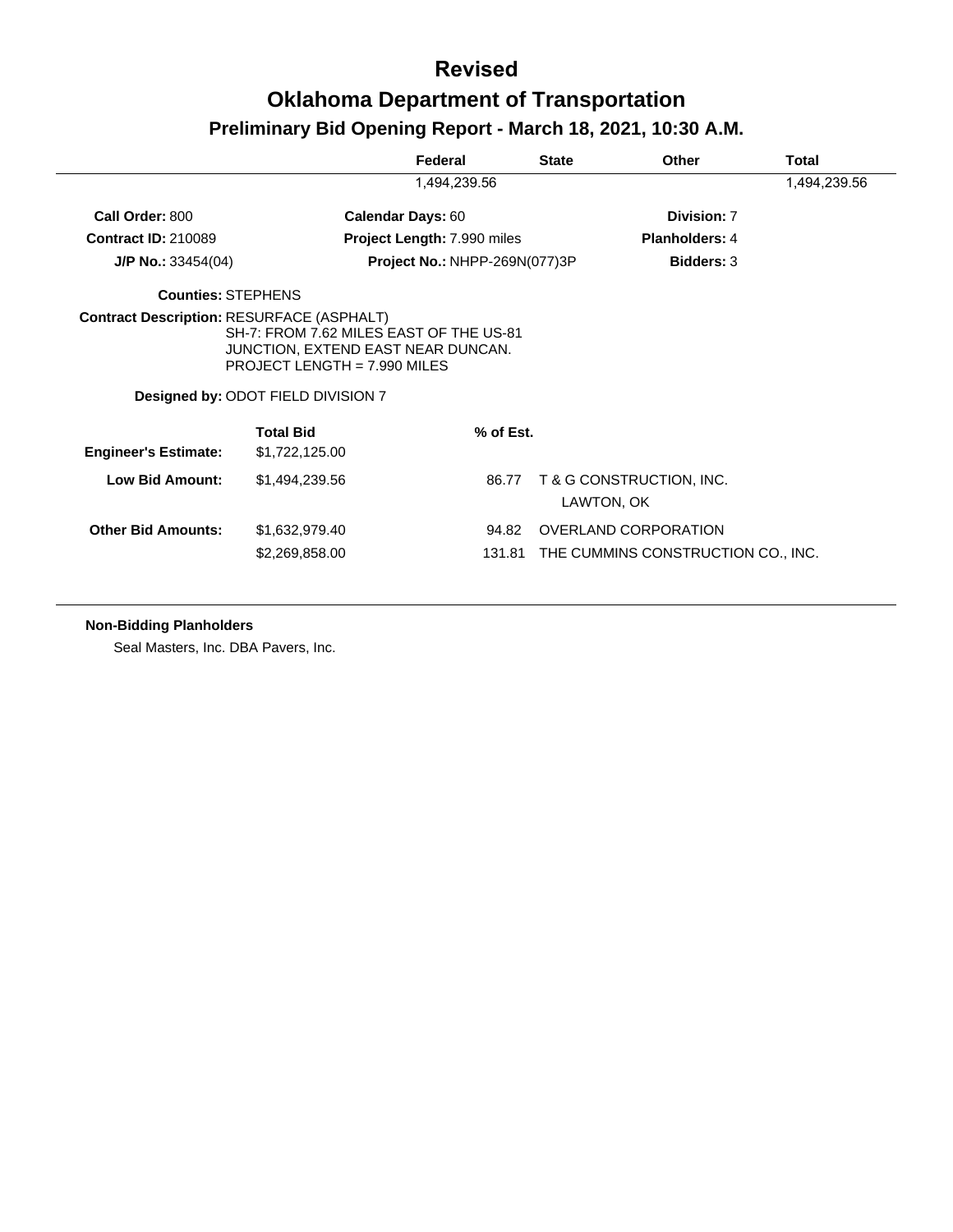|                                                                                                        |                                                                                                | Federal                             |                 | <b>State</b> | Other                                                                                             | Total         |
|--------------------------------------------------------------------------------------------------------|------------------------------------------------------------------------------------------------|-------------------------------------|-----------------|--------------|---------------------------------------------------------------------------------------------------|---------------|
|                                                                                                        |                                                                                                | 25,406,034.97                       |                 | 649,934.87   |                                                                                                   | 26,055,969.84 |
| Call Order: 805                                                                                        |                                                                                                | <b>Calendar Days: 640</b>           |                 |              | Division: 8                                                                                       |               |
| <b>Contract ID: 210090</b>                                                                             |                                                                                                | <b>Project Length: 1.744 miles</b>  |                 |              | <b>Planholders: 7</b>                                                                             |               |
| $J/P$ No.: 28899(04)<br>32735(04)                                                                      |                                                                                                | Project No.: NHPPI-4440(009)PM      | SBR-014N(112)SB |              | <b>Bidders: 3</b>                                                                                 |               |
| <b>Counties: TULSA</b>                                                                                 |                                                                                                |                                     |                 |              |                                                                                                   |               |
| Contract Description: PAVEMENT REHABILITATION (P.C.) AND BRIDGE REHABILITATION<br>Designed by: UNKNOWN | I-444: FROM THE SH-51 INTERCHANGE, EXTEND<br>NORTH IN TULSA.<br>PROJECT LENGTH = $1.648$ MILES |                                     |                 |              |                                                                                                   |               |
| <b>Engineer's Estimate:</b>                                                                            | <b>Item Bid</b><br>\$24,120,920.98                                                             | <b>Total Bid</b><br>\$29,755,920.98 | % of Est.       |              |                                                                                                   |               |
| <b>Low Bid Amount:</b>                                                                                 | \$26,055,969.84                                                                                |                                     |                 | TULSA, OK    | \$30,690,969.84 108.02 SHERWOOD CONSTRUCTION CO., INC.                                            |               |
| <b>Other Bid Amounts:</b>                                                                              | \$27,700,000.00<br>\$26,856,272.28                                                             | \$31,335,000.00                     |                 |              | 114.84 CROSSLAND HEAVY CONTRACTORS INC.<br>\$32,491,272.28 111.34 DUIT CONSTRUCTION COMPANY, INC. |               |

#### **Non-Bidding Planholders**

PARADIGM CONSTRUCTION & ENGINEERING, INC ALLEN CONTRACTING, INC./SHELL CONSTRUCTION CO., INC. (JV) GRADE LINE CONSTRUCTION, LLC BECCO CONTRACTORS, INC.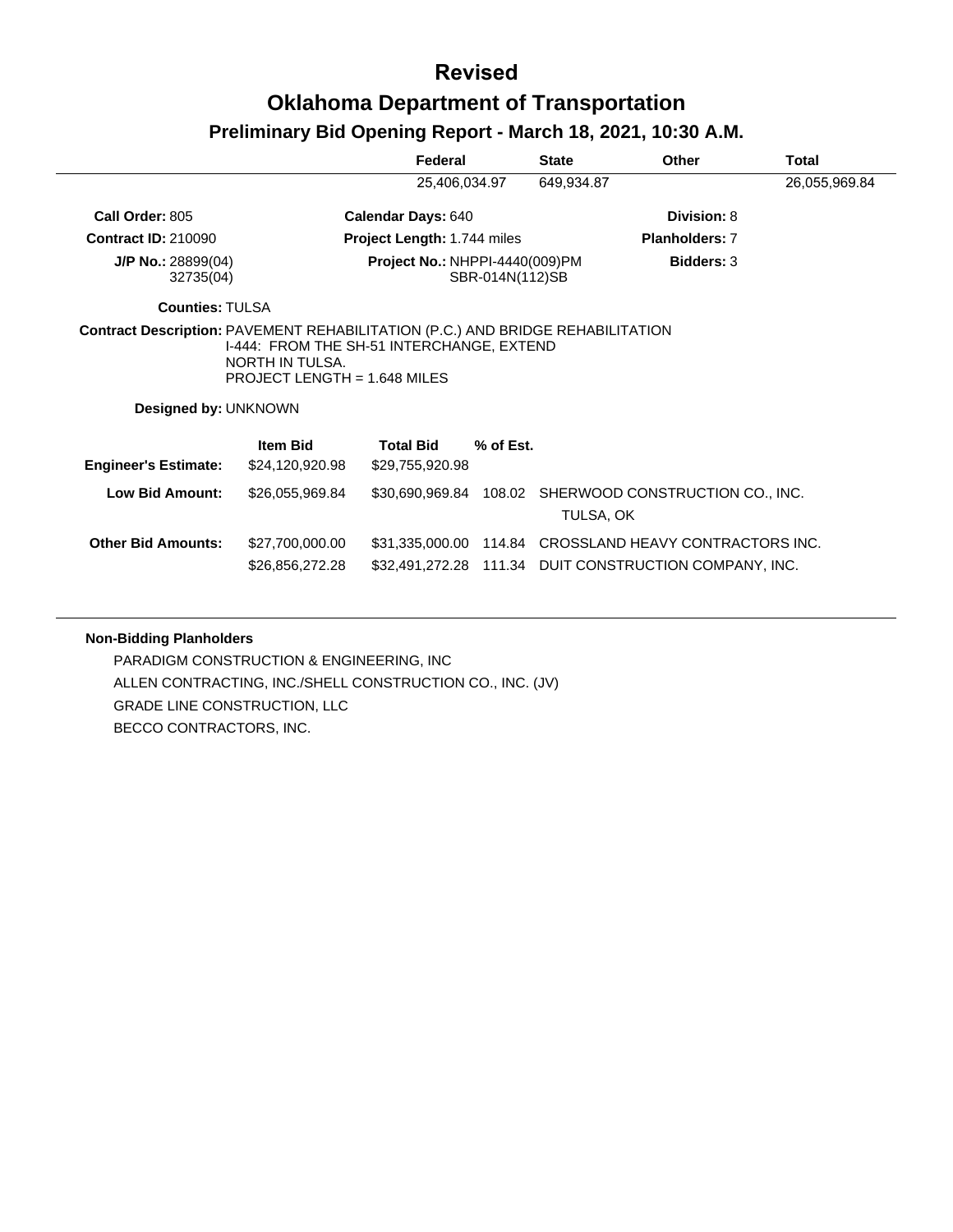|                             |                                                                                                                                                     | Federal                      | <b>State</b>        | Other                                 | Total      |
|-----------------------------|-----------------------------------------------------------------------------------------------------------------------------------------------------|------------------------------|---------------------|---------------------------------------|------------|
|                             |                                                                                                                                                     |                              | 958,511.03          |                                       | 958,511.03 |
| Call Order: 810             |                                                                                                                                                     | <b>Calendar Days: 120</b>    |                     | Division: 8                           |            |
| <b>Contract ID: 210091</b>  |                                                                                                                                                     | Project Length: 0.067 miles  |                     | <b>Planholders: 8</b>                 |            |
| $J/P$ No.: 32729(04)        |                                                                                                                                                     | Project No.: SBR-014N(111)SB |                     | <b>Bidders: 5</b>                     |            |
| <b>Counties: TULSA</b>      |                                                                                                                                                     |                              |                     |                                       |            |
|                             | <b>Contract Description: BRIDGE REHABILITATION</b><br>US-75: OVER APACHE AVENUE, 2.5 MILES WEST OF SH-11 IN TULSA.<br>PROJECT LENGTH = $0.000$ MILE |                              |                     |                                       |            |
|                             | <b>Designed by: CEC CORPORATION</b>                                                                                                                 |                              |                     |                                       |            |
|                             | <b>Total Bid</b>                                                                                                                                    | % of Est.                    |                     |                                       |            |
| <b>Engineer's Estimate:</b> | \$1,619,615.30                                                                                                                                      |                              |                     |                                       |            |
| <b>Low Bid Amount:</b>      | \$958,511.03                                                                                                                                        | 59.18                        |                     | <b>PBX CORPORATION</b><br>SAPULPA, OK |            |
| <b>Other Bid Amounts:</b>   | \$1,407,953.45                                                                                                                                      | 86.93                        |                     | B & B CONSTRUCTION SERVICE J.T., INC. |            |
|                             | \$1,449,254.10                                                                                                                                      | 89.48                        |                     | <b>BUILT RIGHT CONSTRUCTION, LLC</b>  |            |
|                             | \$1,570,204.63                                                                                                                                      | 96.95                        |                     | LOGOS CONSTRUCTION CO., LLC           |            |
|                             | \$2,232,773.95                                                                                                                                      | 137.86                       | <b>SUBSIDIARIES</b> | WILDCAT CONSTRUCTION CO., INC. &      |            |

**Non-Bidding Planholders**

BECCO CONTRACTORS, INC. CONCRETE SERVICES CORPORATION SOUTHERN ROAD & BRIDGE, LLC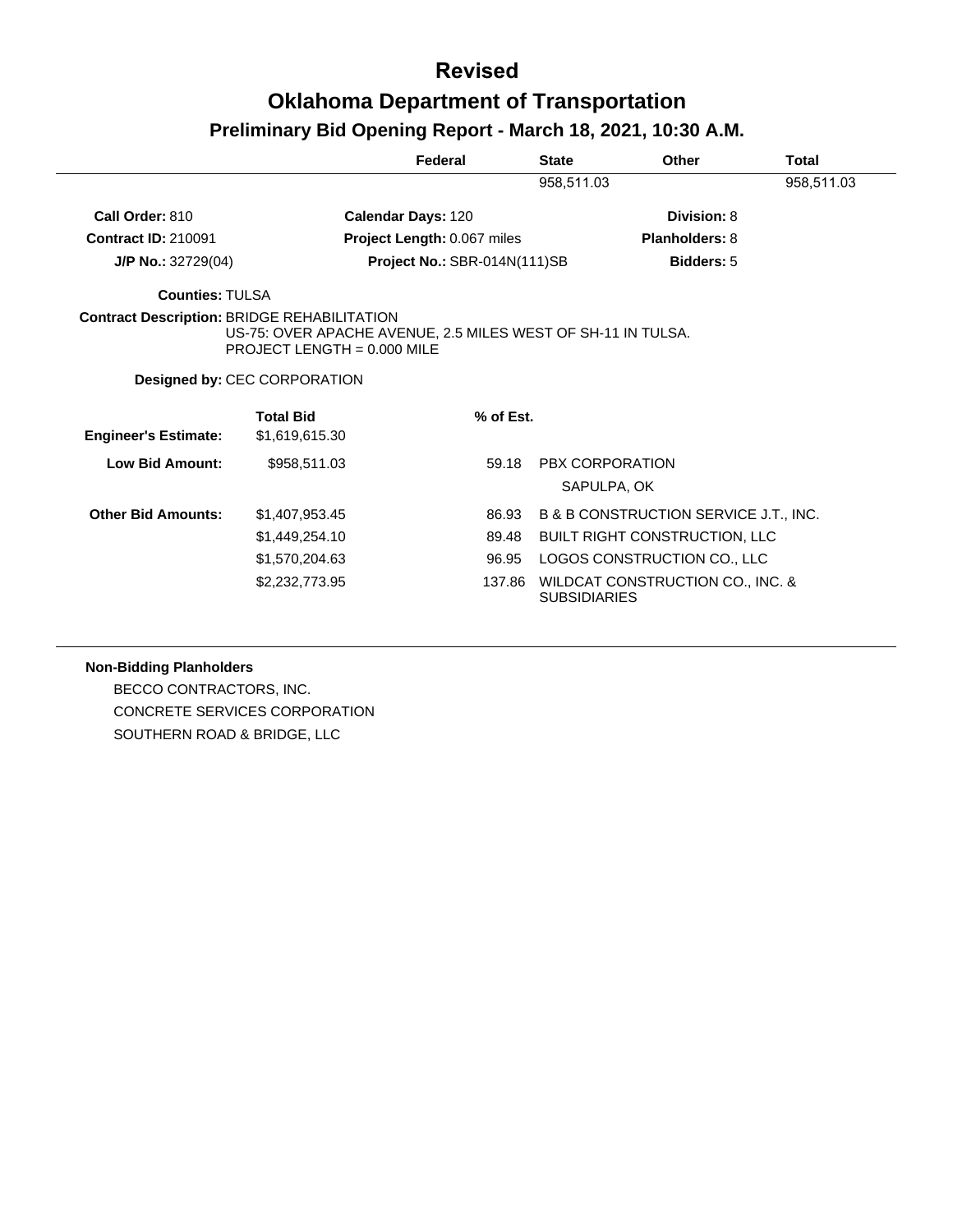|                                                    |                                                                                                                                                                               | Federal                      | <b>State</b> | Other                                | <b>Total</b> |
|----------------------------------------------------|-------------------------------------------------------------------------------------------------------------------------------------------------------------------------------|------------------------------|--------------|--------------------------------------|--------------|
|                                                    |                                                                                                                                                                               |                              | 521,925.87   |                                      | 521,925.87   |
| Call Order: 815                                    | <b>Calendar Days: 180</b>                                                                                                                                                     |                              |              | Division: 8                          |              |
| <b>Contract ID: 210092</b>                         |                                                                                                                                                                               | Project Length: 0.786 miles  |              | <b>Planholders: 7</b>                |              |
| $J/P$ No.: 33811(04)                               |                                                                                                                                                                               | Project No.: SBR-272N(335)SB |              | <b>Bidders: 4</b>                    |              |
| <b>Counties: TULSA</b>                             |                                                                                                                                                                               |                              |              |                                      |              |
| <b>Contract Description: BRIDGE REHABILITATION</b> | SH-51 SB: OVER ARKANSAS RIVER, 0.8 MILES<br>SOUTH OF US-412 IN SAND SPRINGS.<br>PROJECT LENGTH = $0.393$ MILE<br><b>Designed by: ENGINEERING SERVICES &amp; TESTING, INC.</b> |                              |              |                                      |              |
|                                                    | <b>Total Bid</b>                                                                                                                                                              | $%$ of Est.                  |              |                                      |              |
| <b>Engineer's Estimate:</b>                        | \$630,902.50                                                                                                                                                                  |                              |              |                                      |              |
| <b>Low Bid Amount:</b>                             | \$521,925.87                                                                                                                                                                  | 82.73                        |              | PBX CORPORATION                      |              |
|                                                    |                                                                                                                                                                               |                              |              | SAPULPA, OK                          |              |
| <b>Other Bid Amounts:</b>                          | \$553,403.82                                                                                                                                                                  | 87.72                        |              | LOGOS CONSTRUCTION CO., LLC          |              |
|                                                    | \$624,160.69                                                                                                                                                                  | 98.93                        |              | CONCRETE SERVICES CORPORATION        |              |
|                                                    | \$677,781.10                                                                                                                                                                  |                              |              | 107.43 BUILT RIGHT CONSTRUCTION, LLC |              |

**Non-Bidding Planholders**

GIBSON & ASSOCIATES, INC. B & B CONSTRUCTION SERVICE J.T., INC. BECCO CONTRACTORS, INC.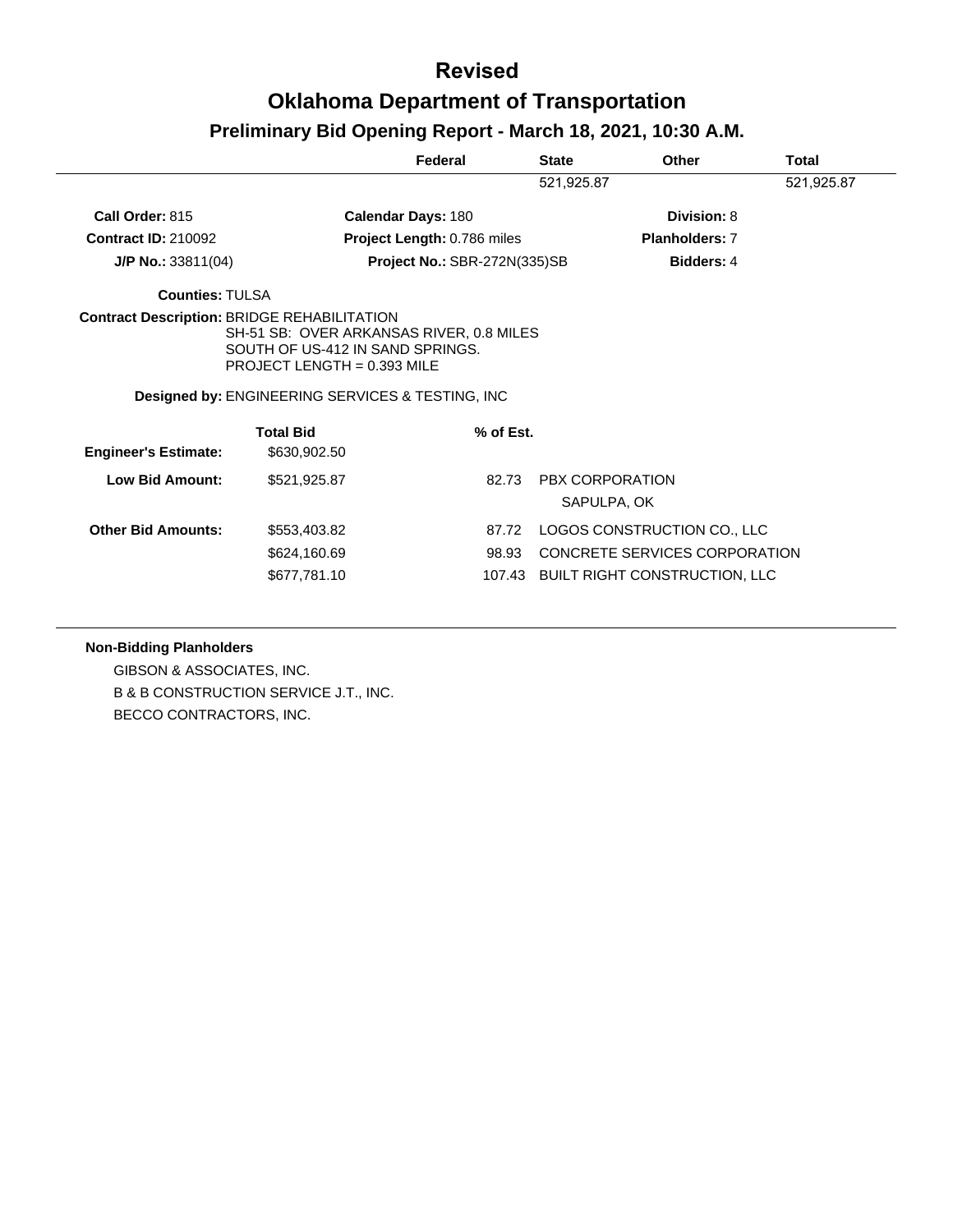|                                                                    |                                                                                                                | Federal                             | <b>State</b> | Other                                            | Total      |
|--------------------------------------------------------------------|----------------------------------------------------------------------------------------------------------------|-------------------------------------|--------------|--------------------------------------------------|------------|
|                                                                    |                                                                                                                |                                     | 177,685.47   |                                                  | 177,685.47 |
| Call Order: 820                                                    |                                                                                                                | Calendar Days: 120                  |              | Division: 8                                      |            |
| <b>Contract ID: 210093</b>                                         |                                                                                                                | Project Length: 0.080 miles         |              | <b>Planholders: 7</b>                            |            |
| $J/P$ No.: 34312(04)                                               |                                                                                                                | <b>Project No.: SBR-2440(032)SB</b> |              | <b>Bidders: 5</b>                                |            |
| <b>Counties: TULSA</b>                                             |                                                                                                                |                                     |              |                                                  |            |
| <b>Contract Description: BRIDGE REHABILITATION</b><br>Designed by: | I-244: OVER MINGO CREEK, 0.1 MILES WEST OF THE<br>US-169 INTERCHANGE IN TULSA.<br>PROJECT LENGTH = $0.00$ MILE |                                     |              |                                                  |            |
| <b>Engineer's Estimate:</b>                                        | <b>Total Bid</b><br>\$659,166.40                                                                               | % of Est.                           |              |                                                  |            |
| Low Bid Amount:                                                    | \$177.685.47                                                                                                   | 26.96                               |              | PBX CORPORATION<br>SAPULPA, OK                   |            |
| <b>Other Bid Amounts:</b>                                          | \$294,840.92                                                                                                   | 44.73                               |              | <b>B &amp; B CONSTRUCTION SERVICE J.T., INC.</b> |            |
|                                                                    | \$301,786.98                                                                                                   | 45.78                               |              | LOGOS CONSTRUCTION CO., LLC                      |            |
|                                                                    | \$381,218.58                                                                                                   | 57.83                               |              | GIBSON & ASSOCIATES, INC.                        |            |
|                                                                    | \$489,776.98                                                                                                   | 74.30                               |              |                                                  |            |

#### **Non-Bidding Planholders**

SOUTHERN ROAD & BRIDGE, LLC BECCO CONTRACTORS, INC.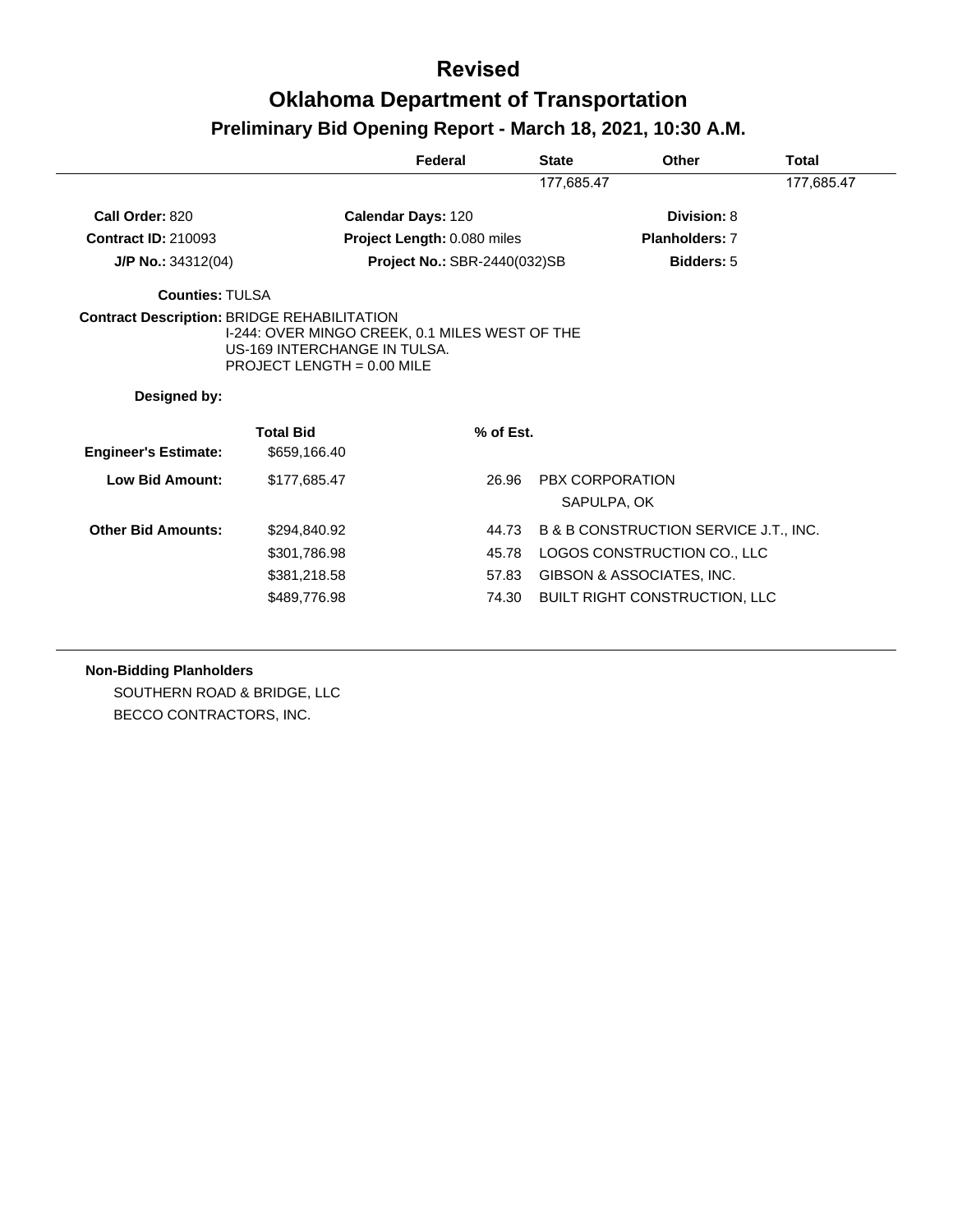|                             |                                                                                                                                                         | Federal                             | <b>State</b> | Other                 | Total        |
|-----------------------------|---------------------------------------------------------------------------------------------------------------------------------------------------------|-------------------------------------|--------------|-----------------------|--------------|
| Rejected                    |                                                                                                                                                         | 1,950,350.68                        |              |                       | 1,950,350.68 |
| Call Order: 824             |                                                                                                                                                         | <b>Calendar Days: 45</b>            |              | <b>Division: 1</b>    |              |
| <b>Contract ID: 210095</b>  |                                                                                                                                                         | <b>Project Length: 3.975 miles</b>  |              | <b>Planholders: 5</b> |              |
| $J/P$ No.: 33446(04)        |                                                                                                                                                         | <b>Project No.: STP-273B(064)3P</b> |              | <b>Bidders: 1</b>     |              |
| <b>Counties: WAGONER</b>    |                                                                                                                                                         |                                     |              |                       |              |
|                             | SH-51: FROM 5.4 MILES EAST OF THE MUSKOGEE<br>TURNPIKE, EXTEND EAST NEAR WAGONER.<br>PROJECT LENGTH = 3.975 MILES<br>Designed by: ODOT FIELD DIVISION 1 |                                     |              |                       |              |
| <b>Engineer's Estimate:</b> | <b>Total Bid</b><br>\$2,228,455.00                                                                                                                      | % of Est.                           |              |                       |              |
| <b>Low Bid Amount:</b>      | \$1,950,350.68                                                                                                                                          | 87.52                               | ROSSCON, LLC | MUSKOGEE, OK          |              |

#### **Non-Bidding Planholders**

BECCO CONTRACTORS, INC. APAC-CENTRAL, INC. SHERWOOD CONSTRUCTION CO., INC. ELLSWORTH CONSTRUCTION, LLC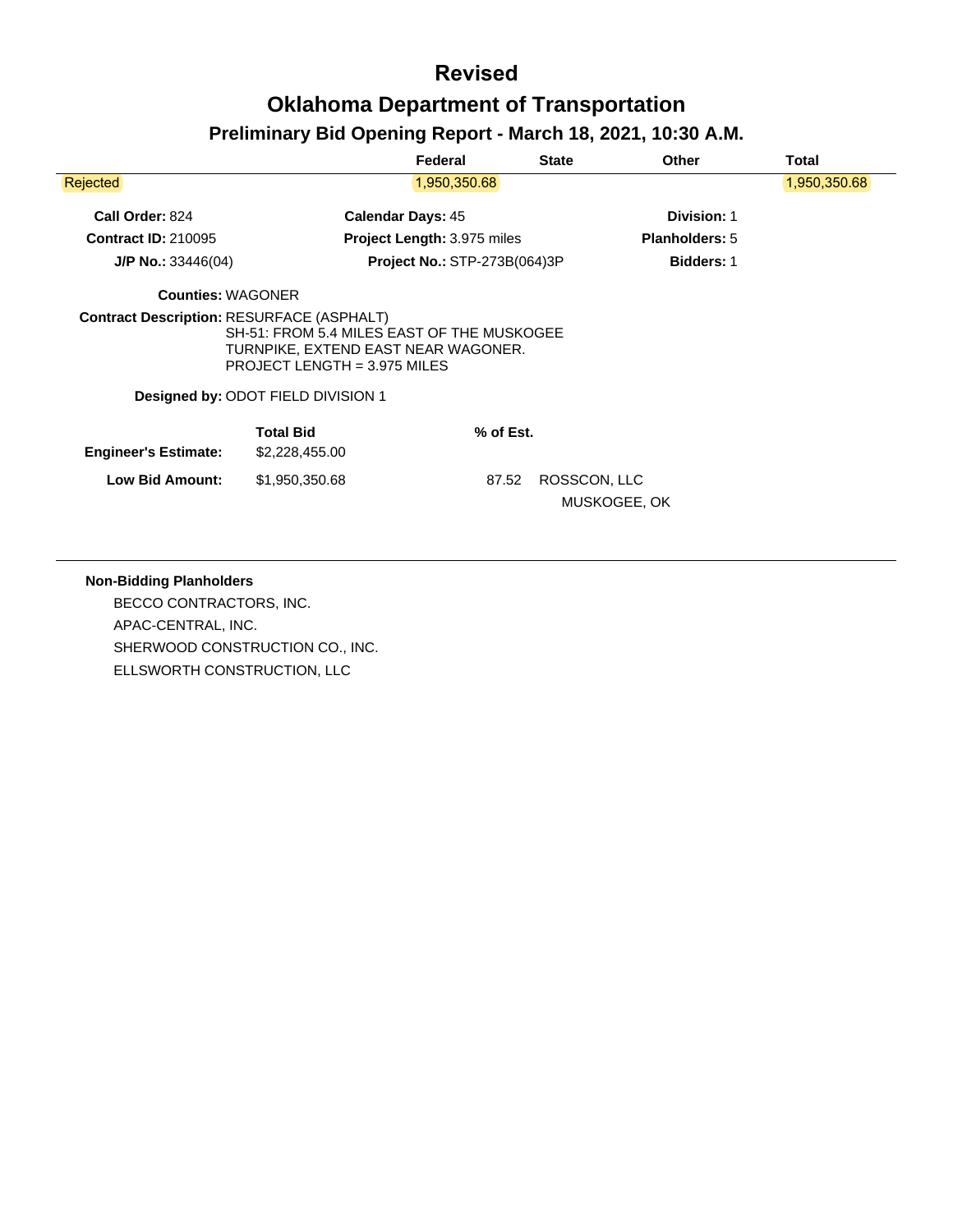|                                                  |                                                                                                                                                           | Federal                             | <b>State</b> | <b>Other</b>          | <b>Total</b> |
|--------------------------------------------------|-----------------------------------------------------------------------------------------------------------------------------------------------------------|-------------------------------------|--------------|-----------------------|--------------|
| <b>Rejected</b>                                  |                                                                                                                                                           |                                     | 823,898.44   |                       | 823,898.44   |
| Call Order: 825                                  |                                                                                                                                                           | <b>Calendar Days: 45</b>            |              | Division: 1           |              |
| <b>Contract ID: 210094</b>                       |                                                                                                                                                           | Project Length: 1.520 miles         |              | <b>Planholders: 5</b> |              |
| $J/P$ No.: 33447(04)                             |                                                                                                                                                           | <b>Project No.: SSR-273B(065)SR</b> |              | <b>Bidders: 1</b>     |              |
| <b>Counties: WAGONER</b>                         |                                                                                                                                                           |                                     |              |                       |              |
| <b>Contract Description: RESURFACE (ASPHALT)</b> | SH-51: FROM 1.6 MILES WEST OF THE US-69<br>INTERCHANGE, EXTEND EAST NEAR WAGONER.<br>PROJECT LENGTH = $1.520$ MILES<br>Designed by: ODOT FIELD DIVISION 1 |                                     |              |                       |              |
| <b>Engineer's Estimate:</b>                      | <b>Total Bid</b><br>\$929,529.50                                                                                                                          | % of Est.                           |              |                       |              |
| <b>Low Bid Amount:</b>                           | \$823,898.44                                                                                                                                              | 88.64                               | ROSSCON, LLC |                       |              |

#### **Non-Bidding Planholders**

BECCO CONTRACTORS, INC. APAC-CENTRAL, INC. ELLSWORTH CONSTRUCTION, LLC SHERWOOD CONSTRUCTION CO., INC.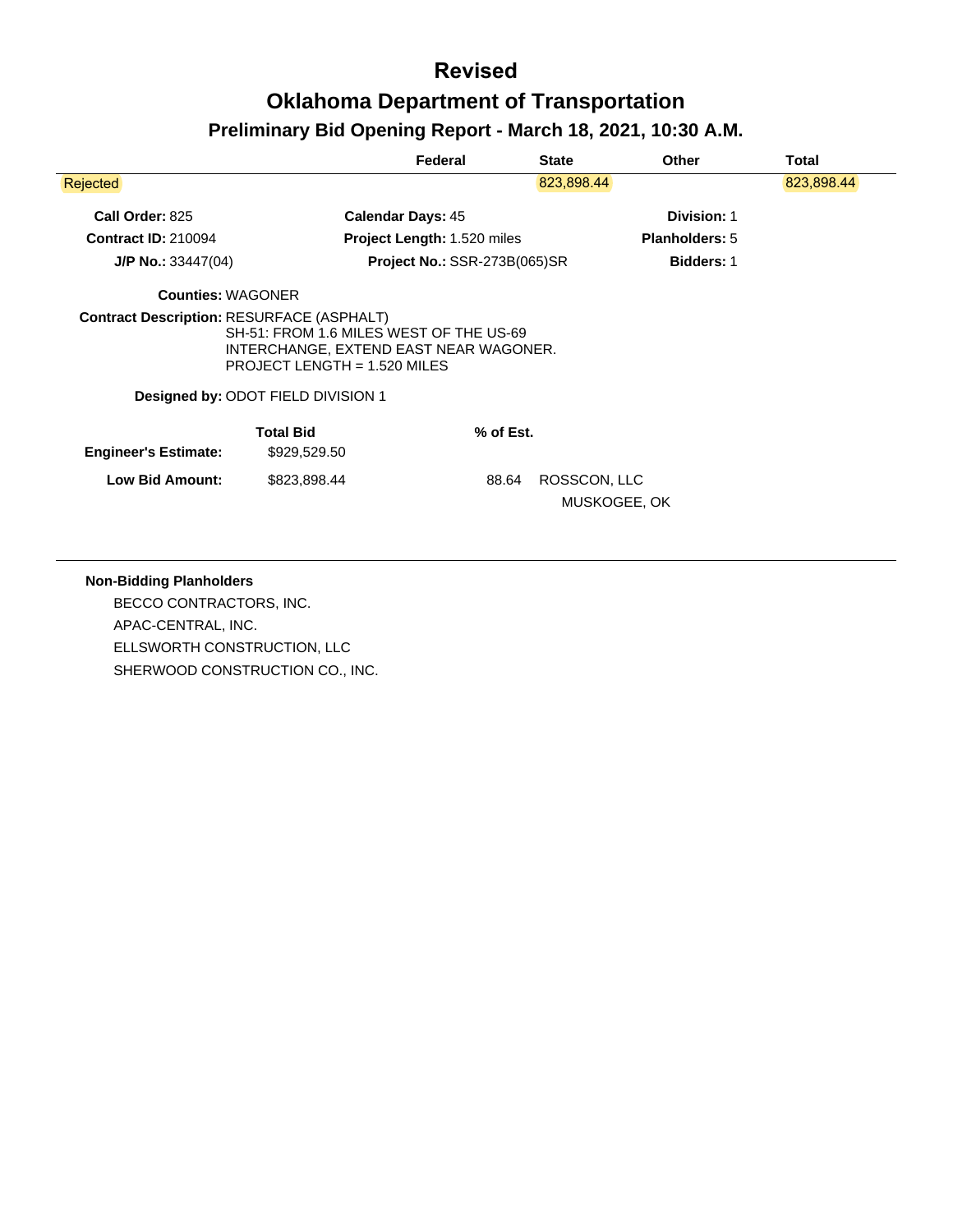|                                                  |                                                                                                                                                                       | Federal                                                | <b>State</b>       | <b>Other</b>                                   | <b>Total</b> |  |
|--------------------------------------------------|-----------------------------------------------------------------------------------------------------------------------------------------------------------------------|--------------------------------------------------------|--------------------|------------------------------------------------|--------------|--|
| Deferred                                         |                                                                                                                                                                       | 1,754,994.22                                           | 721,769.42         |                                                | 2,476,763.64 |  |
| Call Order: 826                                  |                                                                                                                                                                       | <b>Calendar Days: 85</b>                               |                    | <b>Division: 1</b>                             |              |  |
| <b>Contract ID: 210096</b>                       |                                                                                                                                                                       | Project Length: 5.495 miles                            |                    | <b>Planholders: 7</b>                          |              |  |
| $J/P$ No.: 33446(04)<br>33447(04)                |                                                                                                                                                                       | <b>Project No.: STP-273B(064)3P</b><br>SSR-273B(065)SR |                    | <b>Bidders: 5</b>                              |              |  |
| <b>Counties: WAGONER</b>                         |                                                                                                                                                                       |                                                        |                    |                                                |              |  |
| <b>Contract Description: RESURFACE (ASPHALT)</b> | SH-51: FROM 5.4 MILES EAST OF THE<br>MUSKOGEE TURNPIKE, EXTEND EAST NEAR WAGONER.<br><b>PROJECT LENGTH = 5.495 MILES</b><br><b>Designed by: ODOT FIELD DIVISION 1</b> |                                                        |                    |                                                |              |  |
| <b>Engineer's Estimate:</b>                      | <b>Total Bid</b><br>\$3,157,984.50                                                                                                                                    | % of Est.                                              |                    |                                                |              |  |
| Low Bid Amount:                                  | \$2,476,763.64                                                                                                                                                        | 78.43                                                  |                    | H & G PAVING CONTRACTORS, INC.<br>MUSKOGEE, OK |              |  |
| <b>Other Bid Amounts:</b>                        | \$2,546,052.20                                                                                                                                                        | 80.62                                                  |                    | SHERWOOD CONSTRUCTION CO., INC.                |              |  |
|                                                  | \$2,625,564.21                                                                                                                                                        | 83.14                                                  | APAC-CENTRAL, INC. |                                                |              |  |
|                                                  | \$2,721,000.00                                                                                                                                                        | 86.16                                                  |                    | BECCO CONTRACTORS, INC.                        |              |  |
|                                                  | \$2,774,249.12                                                                                                                                                        | 87.85                                                  | ROSSCON, LLC       |                                                |              |  |
|                                                  |                                                                                                                                                                       |                                                        |                    |                                                |              |  |

#### **Non-Bidding Planholders**

C-GAWF CONSTRUCTION, INC. ELLSWORTH CONSTRUCTION, LLC